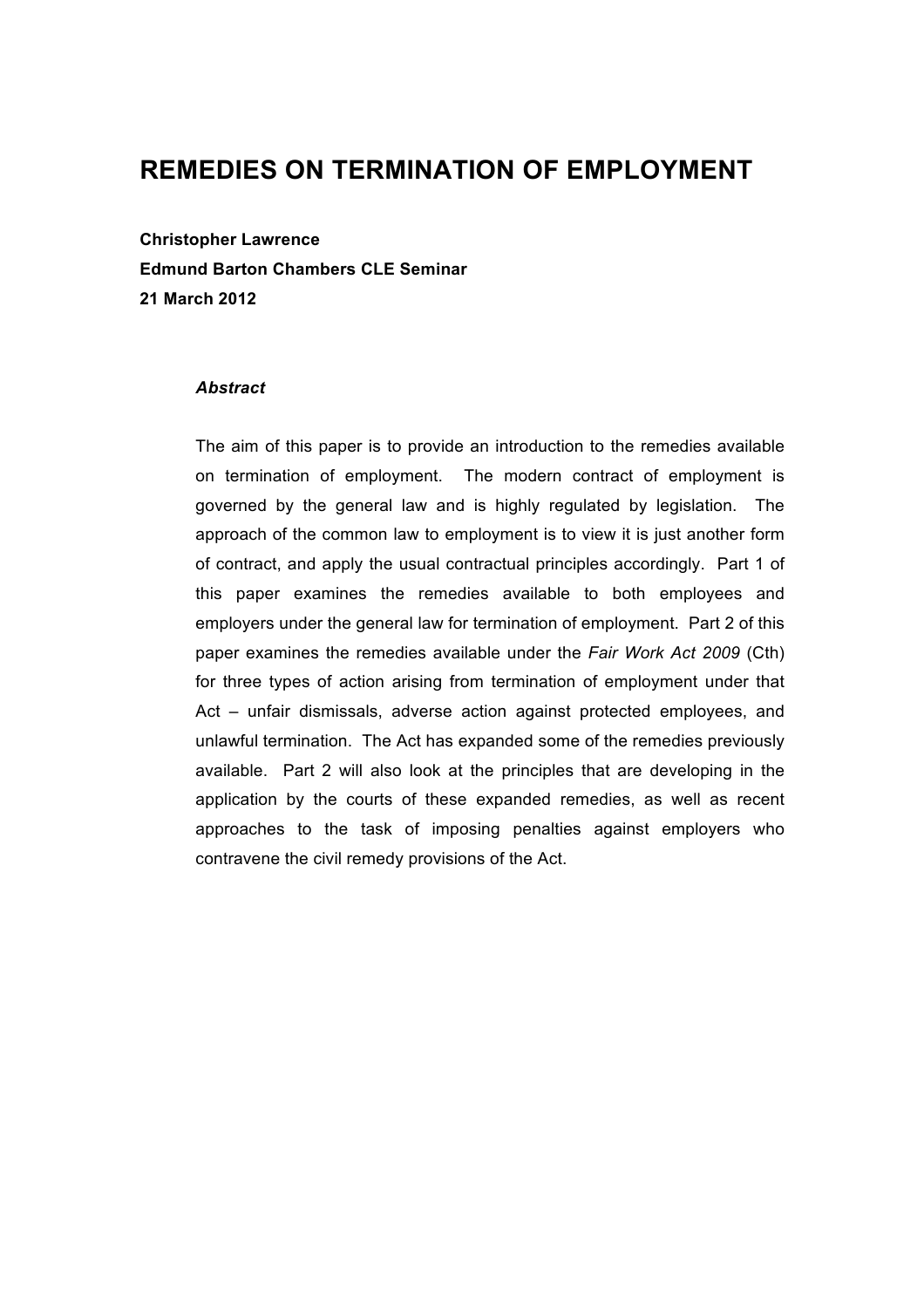## **Part 1 – General law remedies**

1. This part examines, first, damages that are available to an employee for wrongful termination by the employer and, secondly, damages that an employer can recover from an employee for a breach.

### **REMEDIES FOR THE EMPLOYEE**

#### *The right to terminate an employment contract*

- 2. Subject to any express term to the contrary, the parties may terminate an employment contract without cause by giving notice of termination in accordance with the contract. The essence of the policy behind the requirement to give notice of termination is to provide reasonable time, in the case of the employee, to find suitable alternative employment or, in the case of the employer, to find and hire a replacement.
- 3. The length of notice may be specified in the contract. If there is no express term, the notice period must be reasonable. A minimum period of notice may apply be virtue of an award or enterprise agreement or by legislation.<sup>1</sup>
- 4. What is a reasonable period of notice will depend upon the facts of the particular case, usually with regard to factors including:
	- Length of service;
	- Relative seniority;
	- The nature of the position;
	- Remuneration levels. $2$

<sup>————————————————————&</sup>lt;br><sup>1</sup> Section 117 of the Fair Work Act sets out minimum notice periods for certain employees.

<sup>2</sup> See discussion Sappideen et al, *Macken's Law of Employment*, Seventh Edition, Lawbook Co, p 289-291.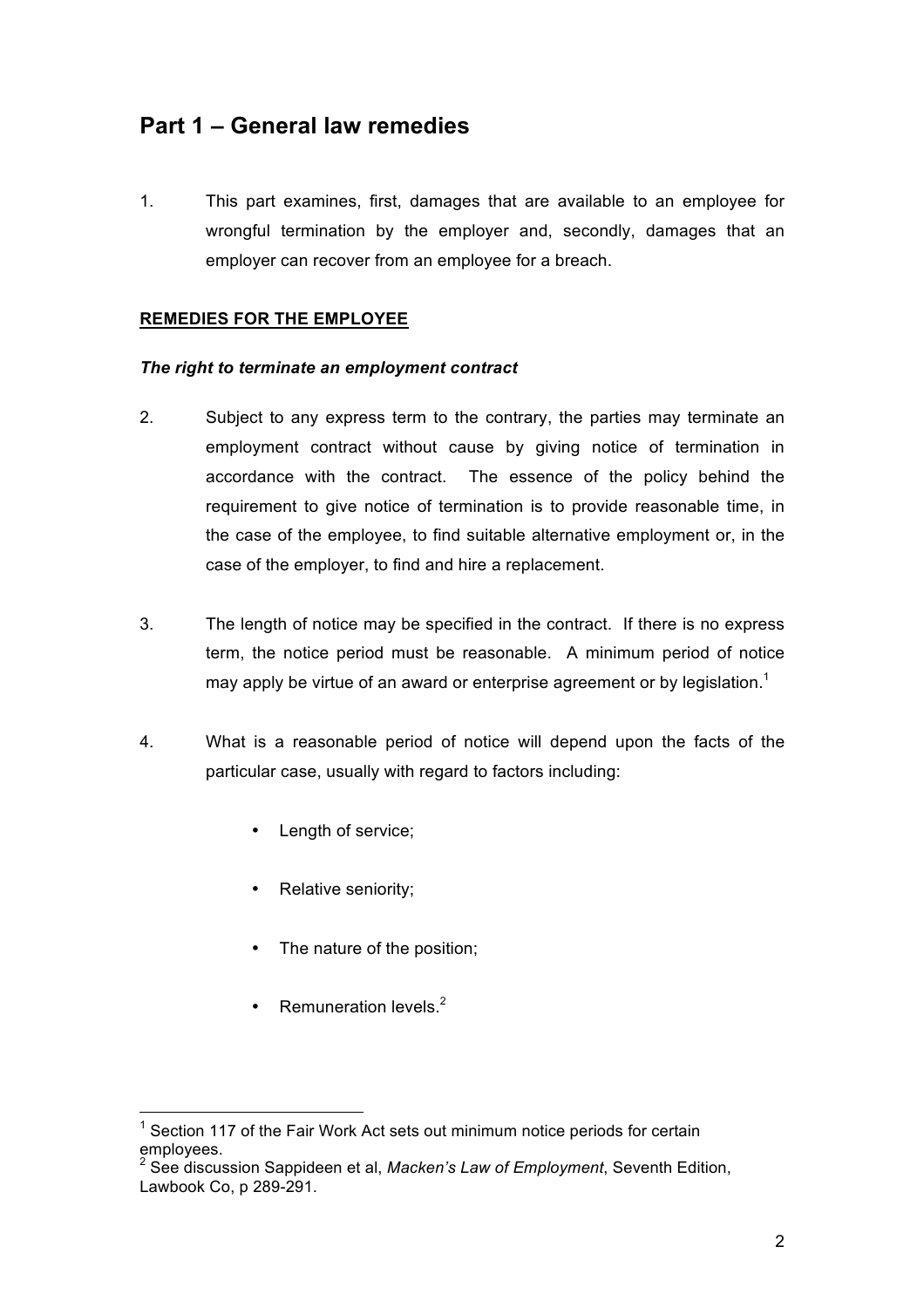- 5. Sometimes an employer will make a payment in lieu of notice. That is, the employee is not required to work during the notice period and is paid out his or her entitlements.
- 6. *WT Partnership (Aust) Pty Ltd v Sheldrick<sup>3</sup>* establishes that a term permitting payment in lieu of notice is not implied in every employment contract. Thus, in the absence of an express term or establishing an implied term on the facts of the particular case, paying out the notice period rather than allowing the employee to work the notice is a breach contract.

## *Wrongful dismissal and damages*

- 7. A wrongful dismissal claim is form breach of contract claim. As the name suggests, it occurs when an employer has terminated an employee otherwise than in accordance with the contract.
- 8. The breach may be a failure to give notice, failure to follow procedures that may be required under the particular contract prior to termination, or summarily dismissing an employee for misconduct in circumstances that do no warrant summary dismissal.
- 9. Of course, an employer is entitled under common law to dismiss without notice an employee on the ground of misconduct that is incompatible with the due or faithful discharge of duty to the employer. $4$

## *Principles for assessing damages for wrongful dismissal*

10. *Remoteness.* As an employment contract is a contract, the rule in *Hadley v Blaxendale* applies to remoteness of damage:

> *Where two parties have made a contract which one of them has broken, the damages which the other party ought to receive in respect of such breach of contract should be such as may fairly and*

<sup>3</sup> *WT Partnership (Aust) Pty Ltd v Sheldrick* (1999) 96 IR 202; *Sanders v Snell* [1998]

Concut Pty Ltd v Worrell [2000] HCA 64; 176 ALR 693; 75 ALJR 312; 21(20) Leg Rep 30; 103 IR 160 at [25].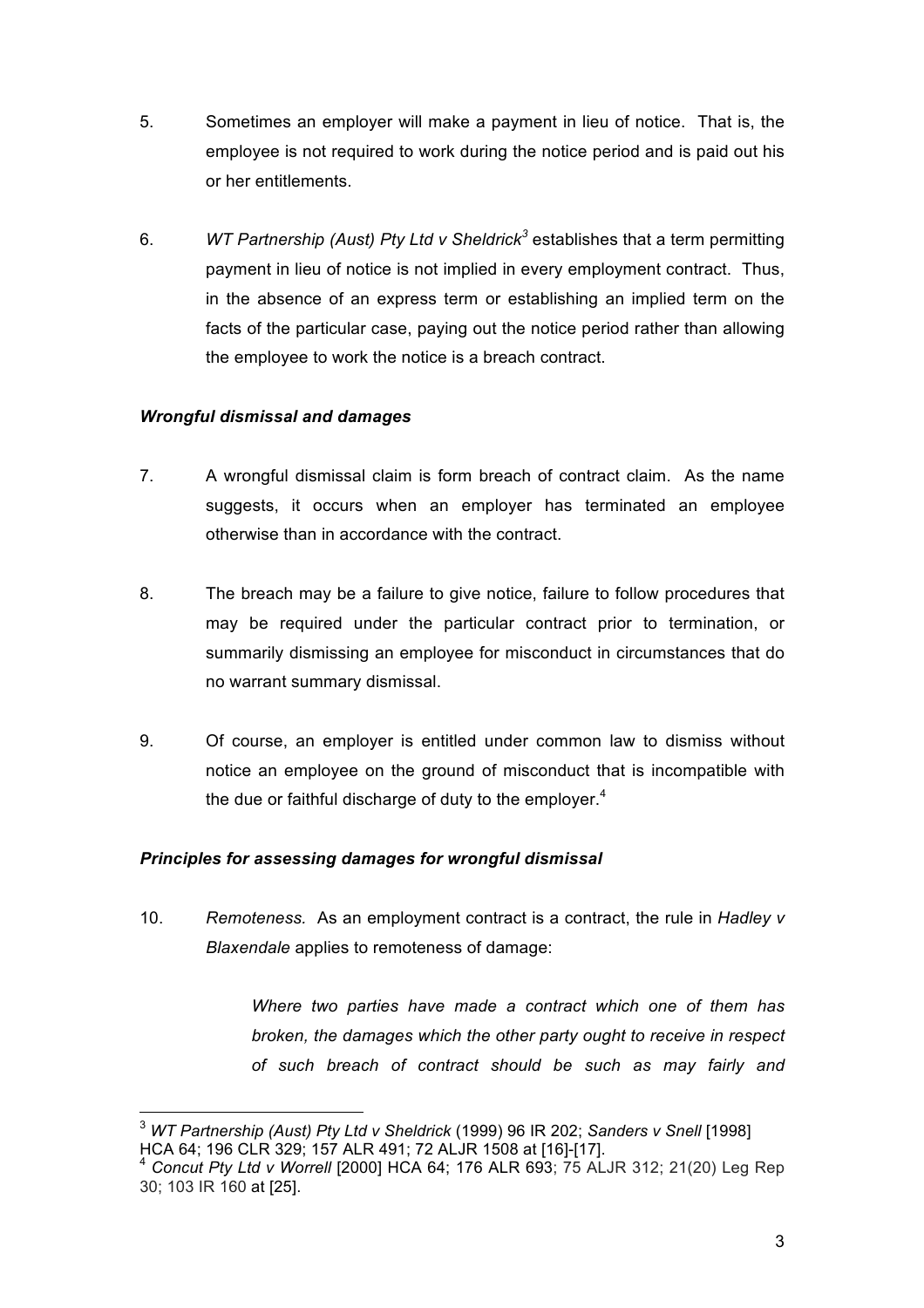*reasonably be considered either arising naturally, that is, according to the usual course of things, from such breach of contract itself, or such as may reasonably be supposed to have been in the contemplation of both parties, at the time they made the contract, as a probable result of the breach of it*. 5

11. The usual measure of damages is:

*Where the party sustains a loss by reason of a breach of contract, he is, so far as money can do it, to be placed in the same position with respect to damages as if the contract had been performed*. 6

- 12. Damages for breach of contract are compensatory only aggravated and exemplary damages are not available.
- 13. *Assessment of damage.* The traditional approach is to assume that the employer would have performed the contract in a way most beneficial to it.<sup>7</sup> In other words, in assessing what would have happened if the employer had not breached the contract, it is assumed that the employer would have acted in its own best interests within the bounds of the terms of the contract.
- 14. This means that in cases where the employer can terminate the contract by giving notice, it will be assumed that the employer would have done so. Unless the contract is for a fixed term, an employer may terminate the employee at any time by giving proper notice. It is assumed the employer would have terminated in accordance with the terms of the contract. Accordingly, the loss suffered by an employee as a result of a wrongful termination (that is, an employer's failure to terminate the contract in accordance with its terms) will be the equivalent of payments if proper notice had been given.<sup>8</sup>

<sup>6</sup> *Robinson v Harman* (1848) 1 Ex 850 at 855; 154 ER 363 at 365, approved in *Commonwealth v Amann Aviation Pty Ltd* (1991) 174 CLR 64 at 80.

<sup>5</sup> *Hadley v Blaxendale* (1854) 9 Exch 341 at 354; 156 ER 145 at 150.

<sup>7</sup> *Withers v General Theatre Corp Ltd* [1933] 2 KB 536 at 549-552; *Commonwealth v Amann Aviation Pty Ltd* (1991) 174 CLR 64 at 92; *Grout v Gunnedah Shire Council (No 3)* (1995) 59 IR 248 at 251.

<sup>8</sup> *Cockburn v Alexander* (1848) 136 ER 1459 at 1468.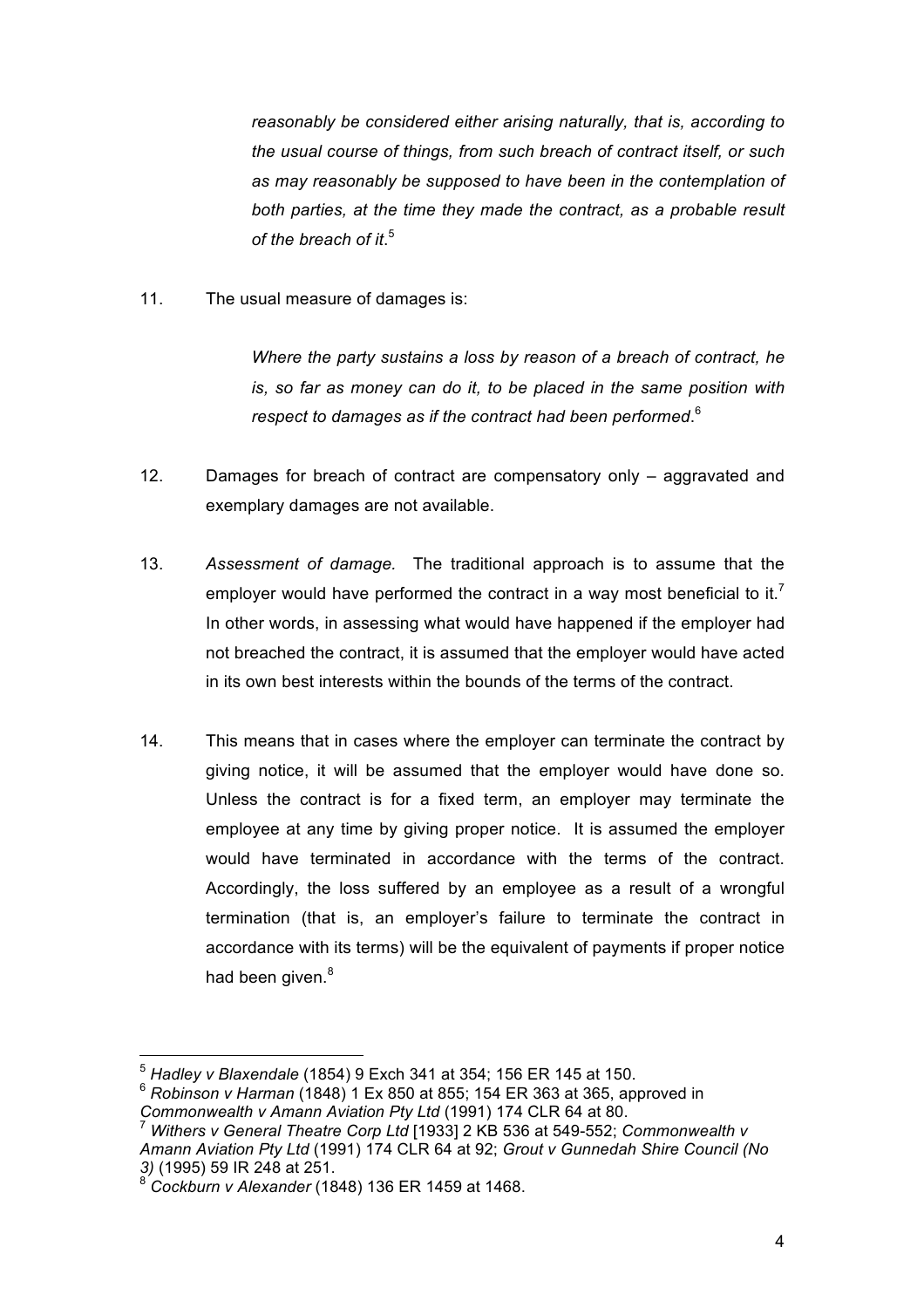- 15. Generally, a payment in lieu of notice will equate to damages resulting from the breach.<sup>9</sup>
- 16. Where an employee under a fixed term contract is wrongfully terminated, damages are generally assessed on the basis that the employee would have enjoved the benefits of the contract for the full term.<sup>10</sup>
- 17. There is some authority developing concerning awards for loss of chance from wrongful termination of employment, the chance lost being the opportunity to continue in the employment and renew the contract.<sup>11</sup> The instances seem to be limited to cases where it can be established that it would have been most unlikely that the employer would have exercised its rights under the to terminate and for how long. There are questions whether loss of chance damages can be awarded in the absence of a fixed term contract and evidence supporting the possibility that the contract might be renewed.<sup>12</sup>

## *Mitigation of loss*

18. An employee who alleges wrongful dismissal is under a duty to mitigate his or her loss.<sup>13</sup> Amounts received from other employment in the form of salary, wages and fringe benefits will reduce the damages award.<sup>14</sup> It has even been suggested that any unemployment benefits received should be taken into account.<sup>15</sup>

9 But not always. In *WT Partnership (Aust) Pty Ltd v Sheldrick* (1999) 96 IR 202 the employee's visa status depended upon his employment. The breach in failing to allow him to work out the notice period resulted in the end of the visa and prevented him exploring further employment opportunities in Malaysia. Damages for loss of opportunity were assessed at \$30,000 and upheld on appeal.

<sup>&</sup>lt;sup>10</sup> Van Efferen v CMA Corporation Limited (2009) 183 IR 319; [2009] FCA 597 at [64]. <sup>11</sup> *Walker v Citigroup Global Markets Australia Pty Ltd* [2006] FCAFC 101; (2006) 233

ALR 687 at [85].<br><sup>12</sup> McDonald v Parnell Laboratories (Aust) Pty Ltd (2007) 168 IR 375; Van Efferen v CMA

Corporation Limited (2009) 183 IR 319; [2009] FCA 597 at [77]-[78].<br><sup>13</sup> Bowes and Partners v Press [1894] 1 QB 202 at 212.<br><sup>14</sup> Dellys v Elderslie Finance Corporation Limited [2002] WASCA 161 at 39; Van Efferen v<br>CMA Cor

*Corporation Limiteda Corporation Limiteda Evans v Huller* (1983) 151 CLR 117; *McCasker v Darling Downs Co-op Bacon Association Ltd* (1988) 30 AILR 316; *Wood v District Council of Crystal Book* (1992) 42 IR 189.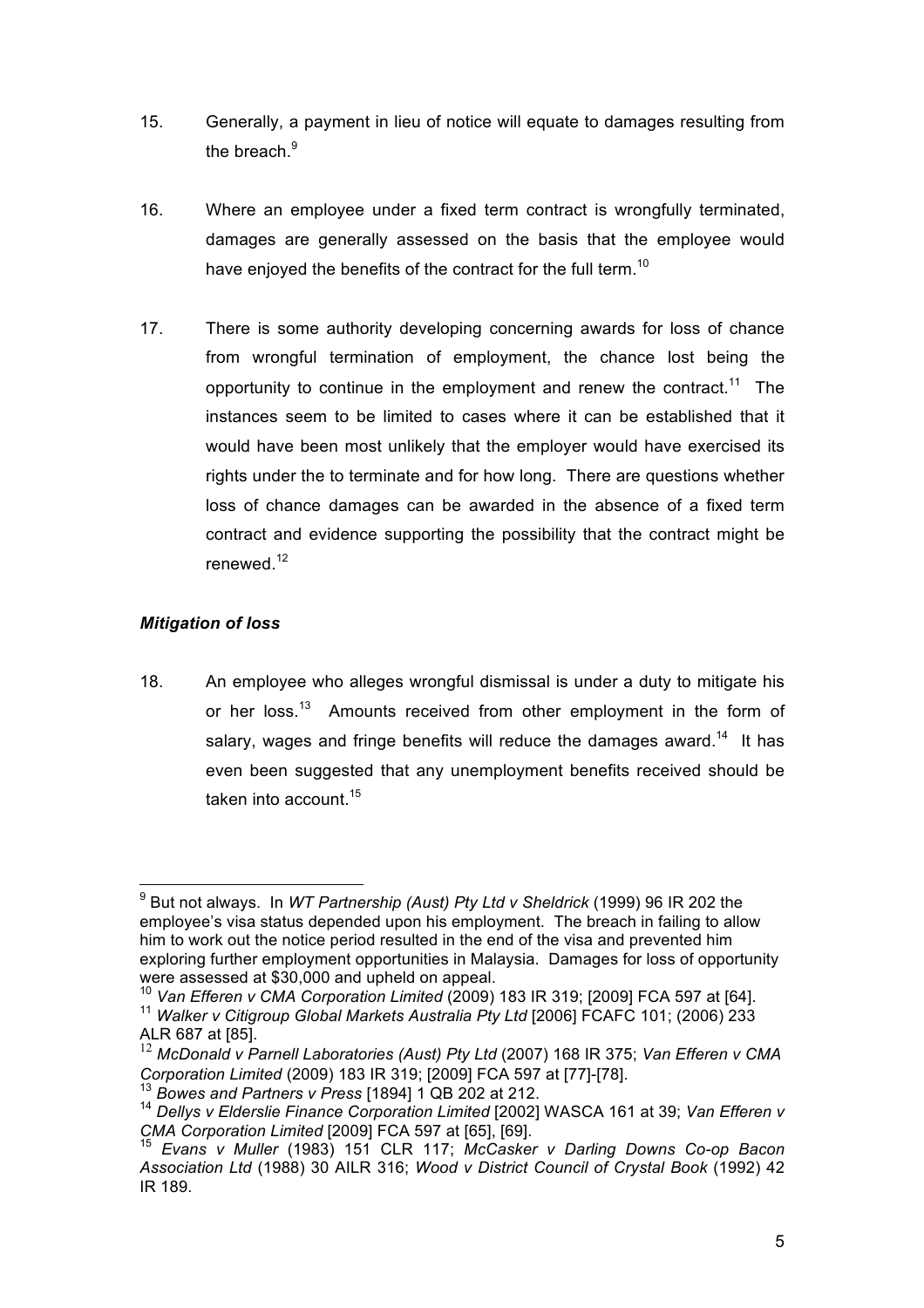19. An employee alleging wrongful dismissal under a fixed term contract is not under a duty to mitigate. $16$ 

## *Breach of the duties of trust, confidence and good faith*

- 20. Often an action concerning a termination of employment by a former employee will (usually as a back up or in the "further or in the alternative" section near the end of the pleading) assert that the employer acted in breach of duties of mutual trust and confidence or of good faith.
- 21. However, these terms do not apply to termination of employment or matters leading to termination of employment.<sup>17</sup> Moreover, the established scope of the term where it is implied permits the employer to act with reasonable and proper cause to pursue its own interests.<sup>18</sup>

## *Damages for emotional distress, hurt and humiliation*

- 22. These heads of damage are also often included in an employee's pleading. However, damages are not available under these heads arising from wrongful dismissal. It has been recognised that termination of employment may cause such consequences but they are not grounds for damages.<sup>19</sup>
- 23. The following statement in the speeches in the House of Lords in *Addis* has been held $^{20}$  to state the law in Australia until such time as the High Court rejects the principle:

*I cannot agree that the manner of dismissal affects these damages … If there be a dismissal without notice the employer must pay an indemnity; but that indemnity cannot include compensation either for the injured feelings of the servant, or for the loss he may sustain from* 

<sup>16</sup> *Van Efferen v CMA Corporation Limited* (2009) 183 IR 319; [2009] FCA 597 at [64]. <sup>17</sup> *Russell v Roman Catholic Church* (2007) 69 NSWLR 198; 167 IR 121 at [136], [138],

 $[141]$  (Supreme Court); on appeal (2008) 176 IR 82 at 97 [59] (Court of Appeal).<br><sup>18</sup> Russell v Catholic Church (2008) 176 IR 82 at 90 [30], 91 [33] (Court of Appeal).

<sup>19</sup> *McDonald v Parnell Laboratories (Australia) Pty Limited (2007)* 168 IR 375 at 400 [93].

<sup>20</sup> *Burazin v Blacktown City Guardian* (1996) 142 ALR 144; [1996] IRCA 629.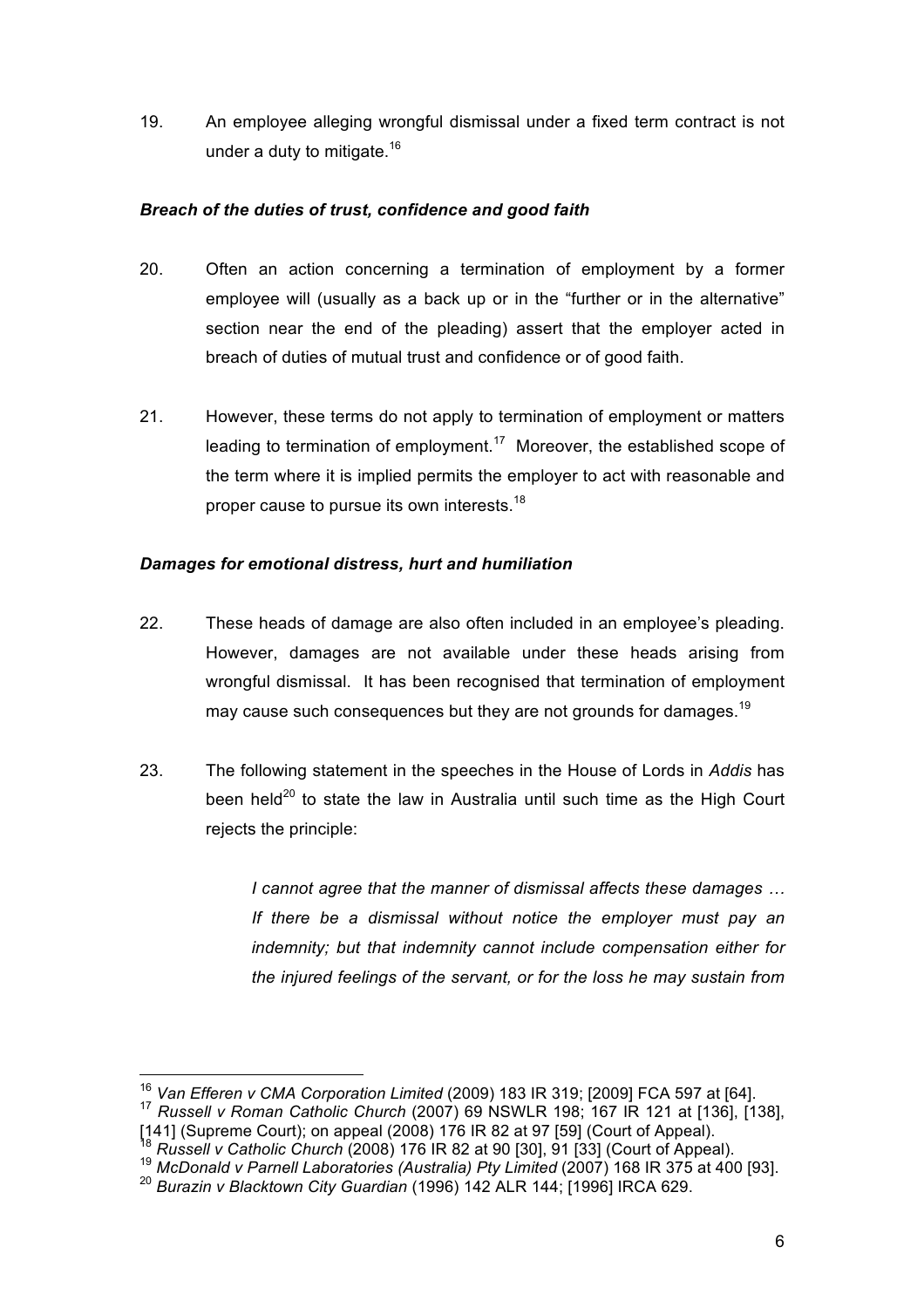*the fact that his having been dismissed of itself makes it more difficult for him to obtain fresh employment*. 21

## **REMEDIES FOR EMPLOYERS AGAINST EMPLOYEES**

#### *Specific performance*

24. As a general proposition, a court will not make an order compelling an employee to perform personal services in accordance with a contract or otherwise. $22$  In other words, an order will not be made for specific performance against an employee. (The proposition may be otherwise when the situation is reversed.<sup>23</sup>) The rationale underpinning this approach is that ordering an employee to perform work<sup>24</sup> is tantamount to an order for slavery.<sup>25</sup>

#### *Damages against employees*

- 25. An employer may recover damages from an employee for breach of contract.
- 26. If an employee fails to work out the notice period he or she may be liable for damages. An employee's failure to give proper notice of termination will be a breach. There is authority supporting an employer's entitlement to withhold money equivalent to the notice period where an employee leaves or resigns without giving appropriate notice. $26$  However, this approach may now contravene the *Fair Work Act* to the extent that the Act prohibits an employer from making deductions or withholding any payment of wages. $27$

<sup>&</sup>lt;sup>21</sup> *Addis v Gramophone Co* [1909] AC 488 at 491.<br><sup>22</sup> See analysis of the authorities on the question by Barrett J (as he then was) in *Tradition Australia Pty Ltd v Gunson* [2006] NSWSC 298 at [12]-[33]. His Honour declined to make an order requiring three employees to serve out the balance of a fixed term contract with something more than a year left to run.<br><sup>23</sup> *Tradition Australia Pty Ltd v Gunson* [2006] NSWSC 298 at [13].<br><sup>24</sup> As distinguished from complying with negative stipulations, such as not to disclose

confidential information or compete.

<sup>&</sup>lt;sup>25</sup> Tradition Australia Pty Ltd v Gunson [2006] NSWSC 298 at [30].<br><sup>26</sup> Australian workers Union v Mason and Cox Foundries (1996) 66 IR 27.

<sup>27</sup> Section 322-323.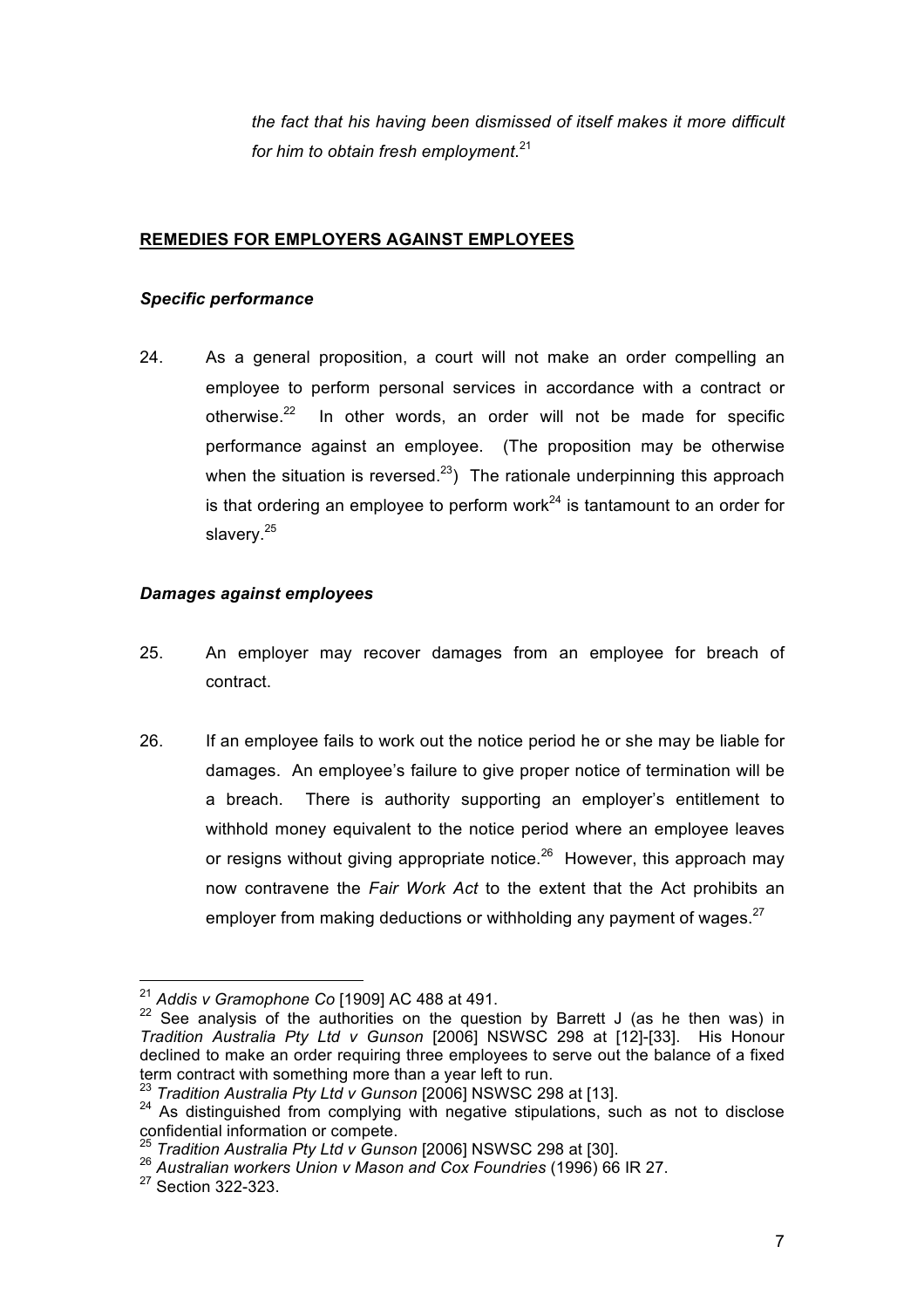27. There must be doubt that the amount of wages is a true measure of loss suffered by an employer:

> *What, then, is the measure of damages in this particular case? If the defendant alone and on his own initiative had failed to work … the measure of damages would … have been the net value to the plaintiffs of the work which he would have performed if he had worked*  …"<sup>28</sup>

28. *Oldcastle v Guinea Airways Ltd<sup>29</sup>* concerned a pilot who had been trained at the expense of the employer with a condition that he serve as a pilot for five years. When he breached the agreement by leaving only a few weeks after completing the training, damages were assessed at the cost of the training.

## *Repudiation by an employee of a fixed term contract*

- 29. The contract of employment in *Purcell v Tullett Prebon (Aust) Pty Ltd* was for a fixed term of two years. Prior to the end of the fixed term, the employee purported to resign and commenced work with a competitor. The employer placed the employee on paid garden leave and directed him to continue employment in accordance with the terms of the contract. In so doing, the employer had affirmed the contract. The employer then sent a letter directing the employee to return to work in accordance with the contract.
- 30. The NSW Court of Appeal upheld the employer's right to terminate for the repudiation by the employee's failure to comply with that direction, and for the right to recover damages for loss of its bargain. $30$
- 31. A liquidated damages clause in the employment contract was upheld as a genuine pre-estimate of loss. Because the employer demonstrated that it had been ready, willing and able to perform the contract when it had sent the letter directing the employee to return to work, it was able to recover substantial damages – if not, the breach by the employee would have

<sup>28</sup> *National Coal Board v Galley* [1958] 1 WLR 16 at 28-29.

<sup>29</sup> *Oldcastle v Guinea Airways Ltd* [1956] SASR 325.

<sup>30</sup> *Purcell v Tullett Prebon (Aust) Pty Ltd* [2010] NSWCA 150 at [39].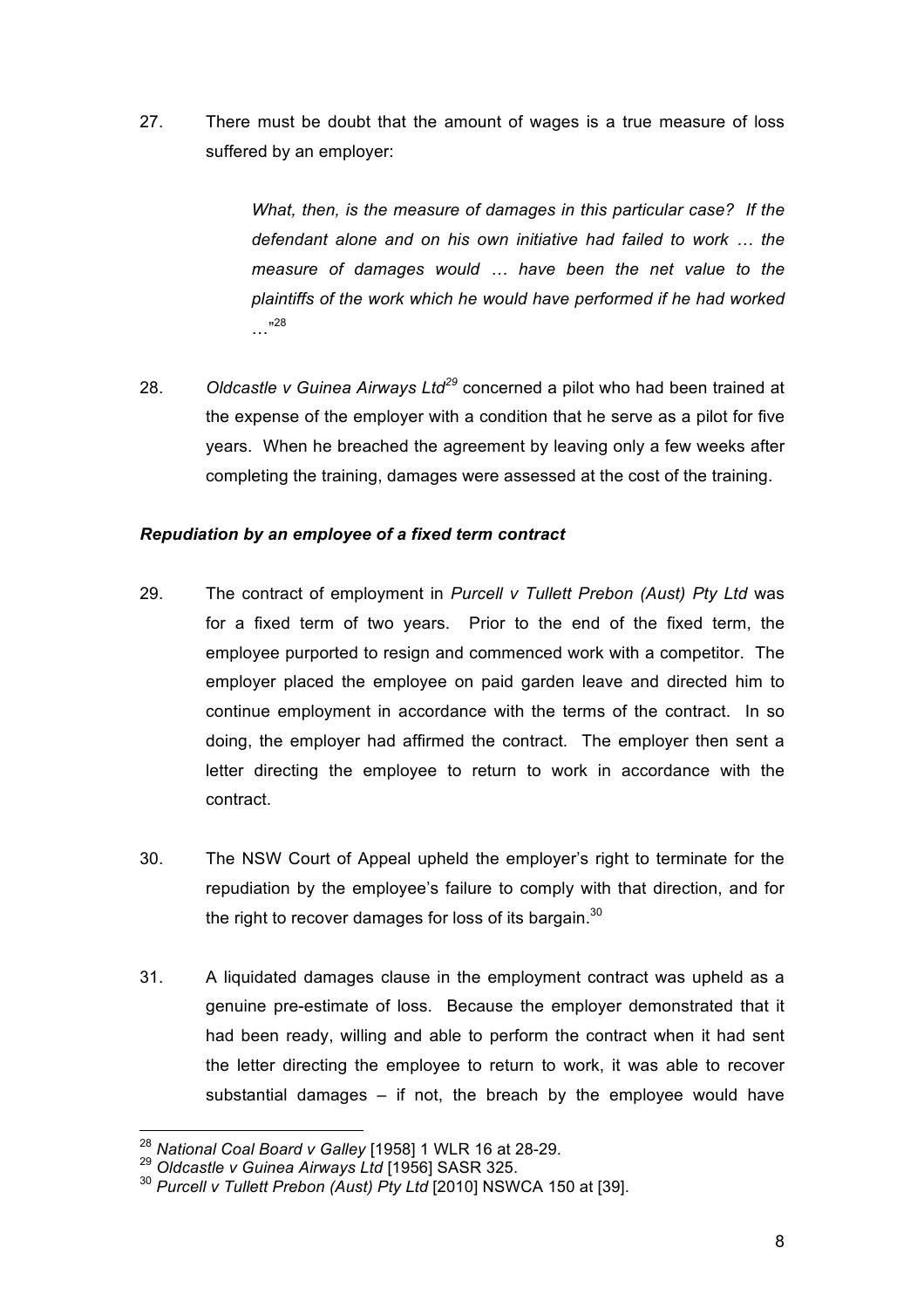caused nominal damages only, with the consequence that the liquidated damages clause would not have been a genuine pre-estimate of the employer's loss.<sup>31</sup>

<sup>31</sup> *Purcell v Tullett Prebon (Aust) Pty Ltd* [2010] NSWCA 150 at [38], [40]. The case reiterates that the general principle of contract law that acceptance by the innocent party of a repudiation is necessary to terminate a contract or, put another way, an unaccepted repudiation does not terminate a contract, applies equally to employment contracts: at [20]; see also *Byrne v Australian Airlines Ltd* [1995] HCA 24, 185 CLR 410 at 427 and *Visscher v Guidice* [2009] HCA 34, 239 CLR 361 at 379-81. Thus in *Purcell v Tullett Prebon (Aust) Pty Ltd* despite the employee's purported resignation and going to work for a competitor, when the employer sent the letter directing the employee to return to work, the contract was still on foot.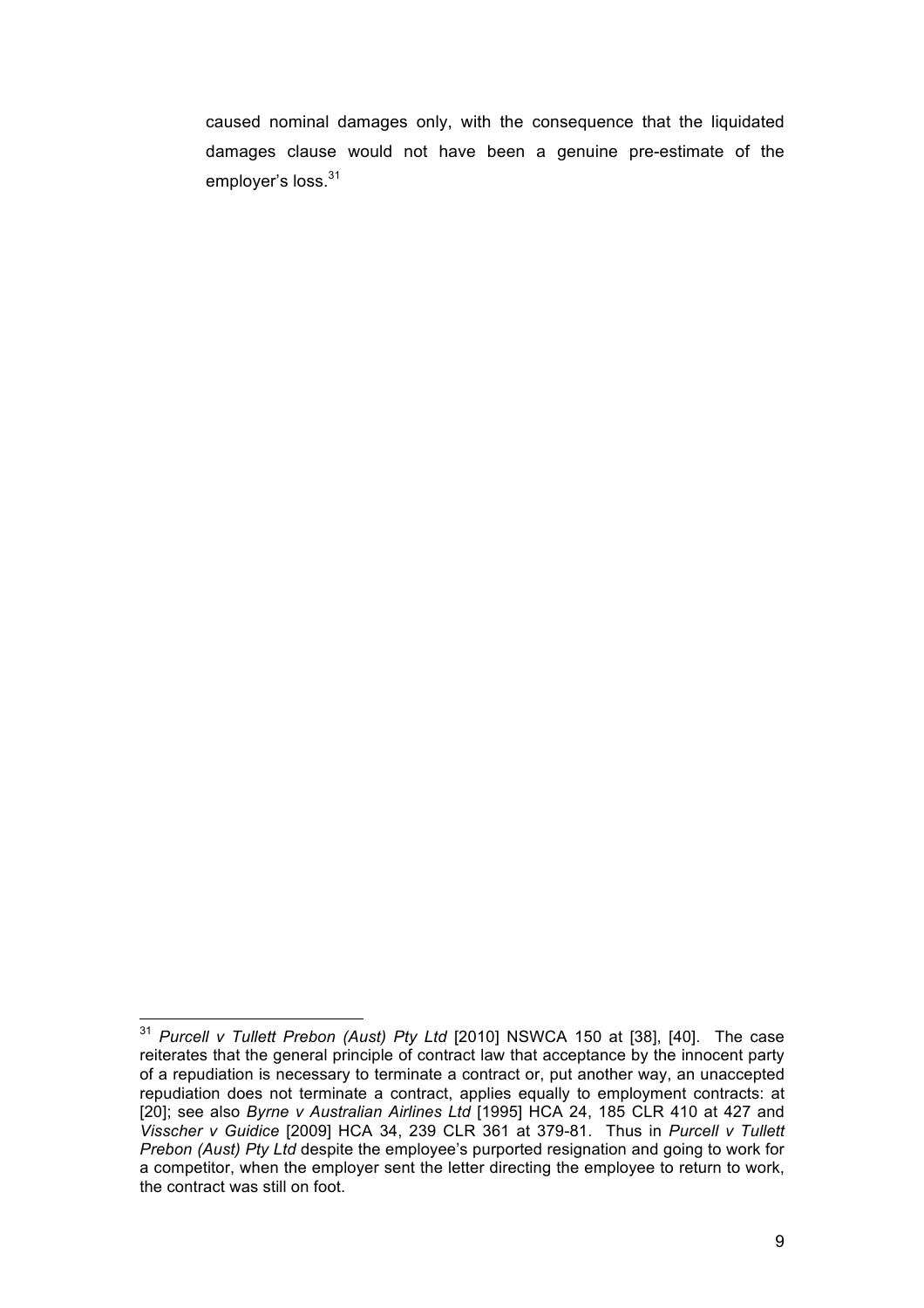# **Part 2 – Fair Work Act 2009 (Cth)**

32. This part of the paper covers remedies for unfair dismissals, then remedies and penalties for contravening the general protections provisions and unlawful termination prohibition under the Act. Finally, this part covers the issue of costs in proceedings under the Act.

## **UNFAIR DISMISSALS**

#### *What is an unfair dismissal*

- 33. An unfair dismissal occurs when:
	- (a) the employee has been dismissed $32$ ; and
	- (b) the dismissal was harsh, unjust or unreasonable; and
	- (c) the dismissal was not consistent with the Small Business Fair Dismissal Code; and
	- (d) the dismissal was not a case of genuine redundancy.  $33$

#### *What is harsh, unjust or unreasonable*

- $34.$  The factors to be considered<sup>34</sup> are:
	- (a) whether there was a valid reason for the dismissal related to the person's capacity or conduct (including its effect on the safety and welfare of other employees); and
	- (b) whether the person was notified of that reason; and

32 Section 386 defines dismissal.

 $33$  Section 385.

<sup>34</sup> Section 387.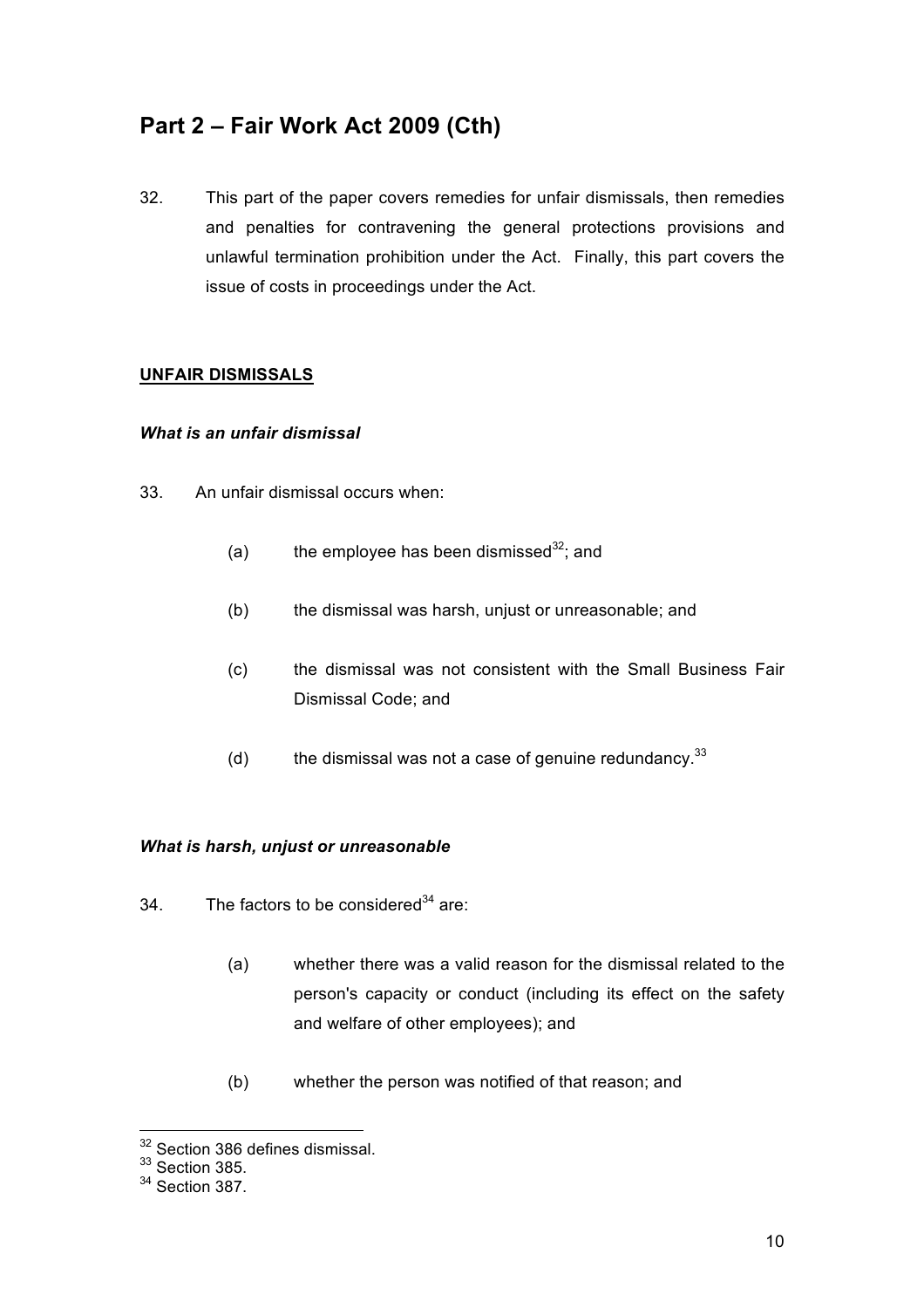- (c) whether the person was given an opportunity to respond to any reason related to the capacity or conduct of the person; and
- (d) any unreasonable refusal by the employer to allow the person to have a support person present to assist at any discussions relating to dismissal; and
- (e) if the dismissal related to unsatisfactory performance by the person--whether the person had been warned about that unsatisfactory performance before the dismissal; and
- (f) the degree to which the size of the employer's enterprise would be likely to impact on the procedures followed in effecting the dismissal; and
- (g) the degree to which the absence of dedicated human resource management specialists or expertise in the enterprise would be likely to impact on the procedures followed in effecting the dismissal; and
- (h) any other matters that FWA considers relevant.

## *Small Business Fair Dismissal Code*

35. Small businesses are those with less than 15 full time employees. The code sets out when a small business can dismiss an employee summarily and when and what other procedures must be followed, such as allowing an employee an opportunity to respond to a warning or allegation. $35$ 

## *What is a genuine redundancy*

36. A genuine redundancy occurs when the employer no longer requires the person's job to be performed by anyone because of changes in the operational requirements of the employer's enterprise. The employer must

<sup>&</sup>lt;sup>35</sup> A copy of the code is can be accessed at www.fairwork.gov.au.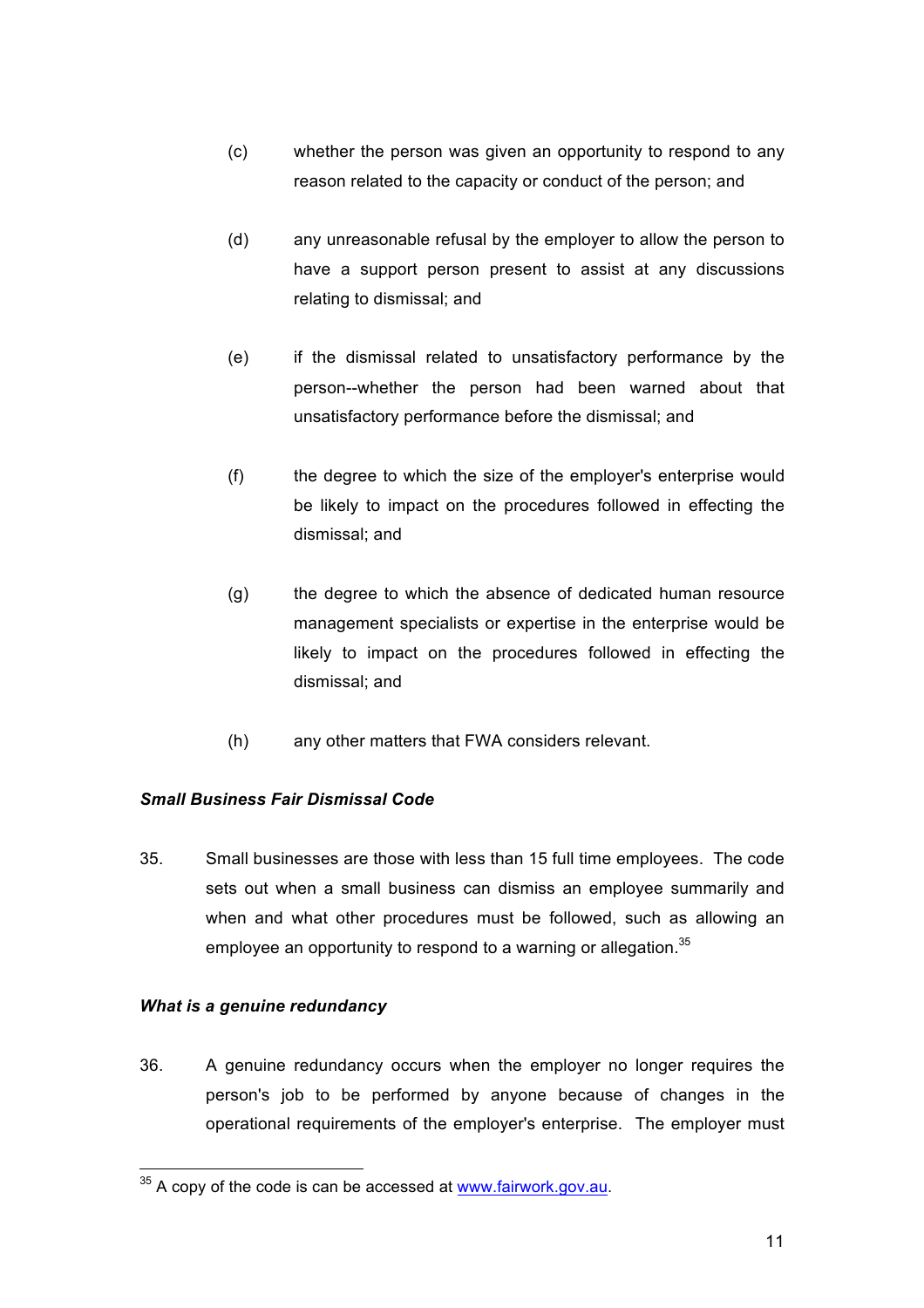comply with any consultation obligations under a modern award or enterprise agreement. It will not be a case of genuine redundancy where it would have been reasonable in all the circumstances for the person to be redeployed within the same enterprise or an enterprise of an associated entity of the emplover.<sup>36</sup>

37. It has been held<sup>37</sup> that the effect of the statutory definition is that a job can be redundant even though an employee's duties are still being performed after retrenchment. There is a distinction between a particular job and the functions performed by a particular employee. For a termination to be a case of genuine redundancy, the functions may continue to exist even though the job does not.

## *What employees are protected by the unfair dismissal provisions*

- 38. An employee is protected against unfair dismissal under the Fair Work Act if the employee:
	- earns<sup>38</sup> less than the high income threshold per year (currently \$118,100); or
	- is covered by a modern award; or
	- is covered by an enterprise agreement,

#### and

- if the employer has less than 15 employees, has been employed for at least 12 months; or
- if the employer has 15 or more employees, has been employed for at least 6 months  $39$

 $3^8$  Section 389.<br> $37$  Ulan Coal Mines (2010) FWAFB 3488.

<sup>&</sup>lt;sup>38</sup> Section 332 sets out how earnings are calculated.

<sup>39</sup> Sections 382-383.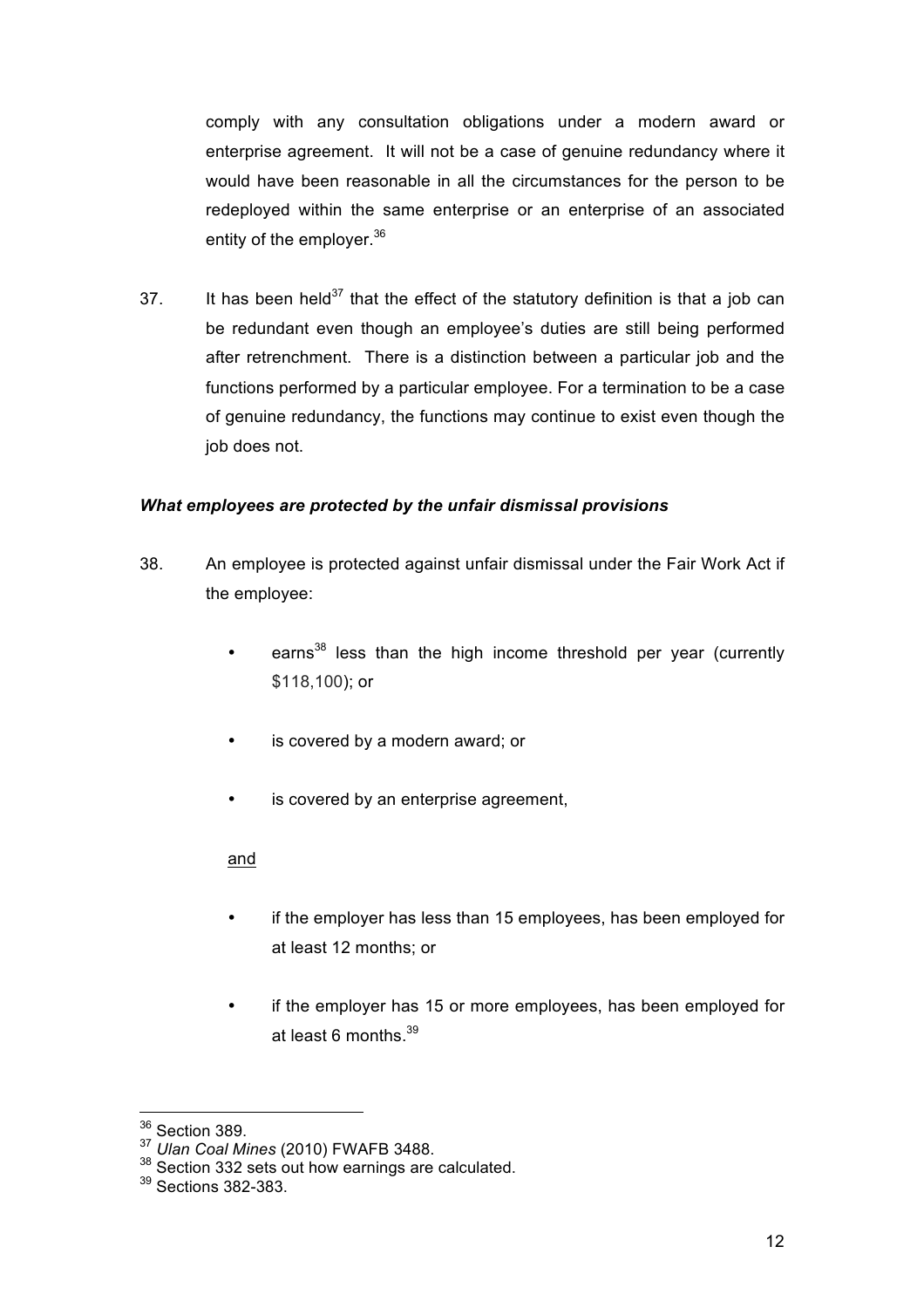39. The protection against unfair dismissal includes casual employees who have been employed on a regular and systemic basis and who have a reasonable expectation that their employment on that basis will continue.<sup>40</sup>

## *Procedure for unfair dismissal claims*

- 40. Applications for unfair dismissal claims must be made within 14 days of termination.<sup>41</sup>
- 41. Applications are heard and determined by Fair Work Australia. The general procedure is for FWA to hold a conciliation conference in private and then a hearing if the dispute does not resolve.
- 42. If raised by the employer, before hearing the merits of the application, FWA must first determine as a preliminary point whether:
	- The application was made within time;
	- The person is protected by the unfair dismissal provisions;
	- The dismissal was consistent with the Small Business Fair Dismissal Code;
	- The dismissal was a case of genuine redundancy.

## *Remedies for unfair dismissal*

- 43. Upon a finding that an employee was unfairly dismissed, FWA may order that the employee be reinstated or that the employer pay compensation in lieu of reinstatement.<sup>42</sup>
- 44. An order for compensation cannot be made unless FWA is satisfied that reinstatement is not appropriate and an order for payment of compensation is appropriate in all the circumstances of the case. $43$

40 Section 384.

<sup>41</sup> Section 394. The time limit may be extended in exceptional circumstances: s 394(3).

<sup>42</sup> Sections 390-392.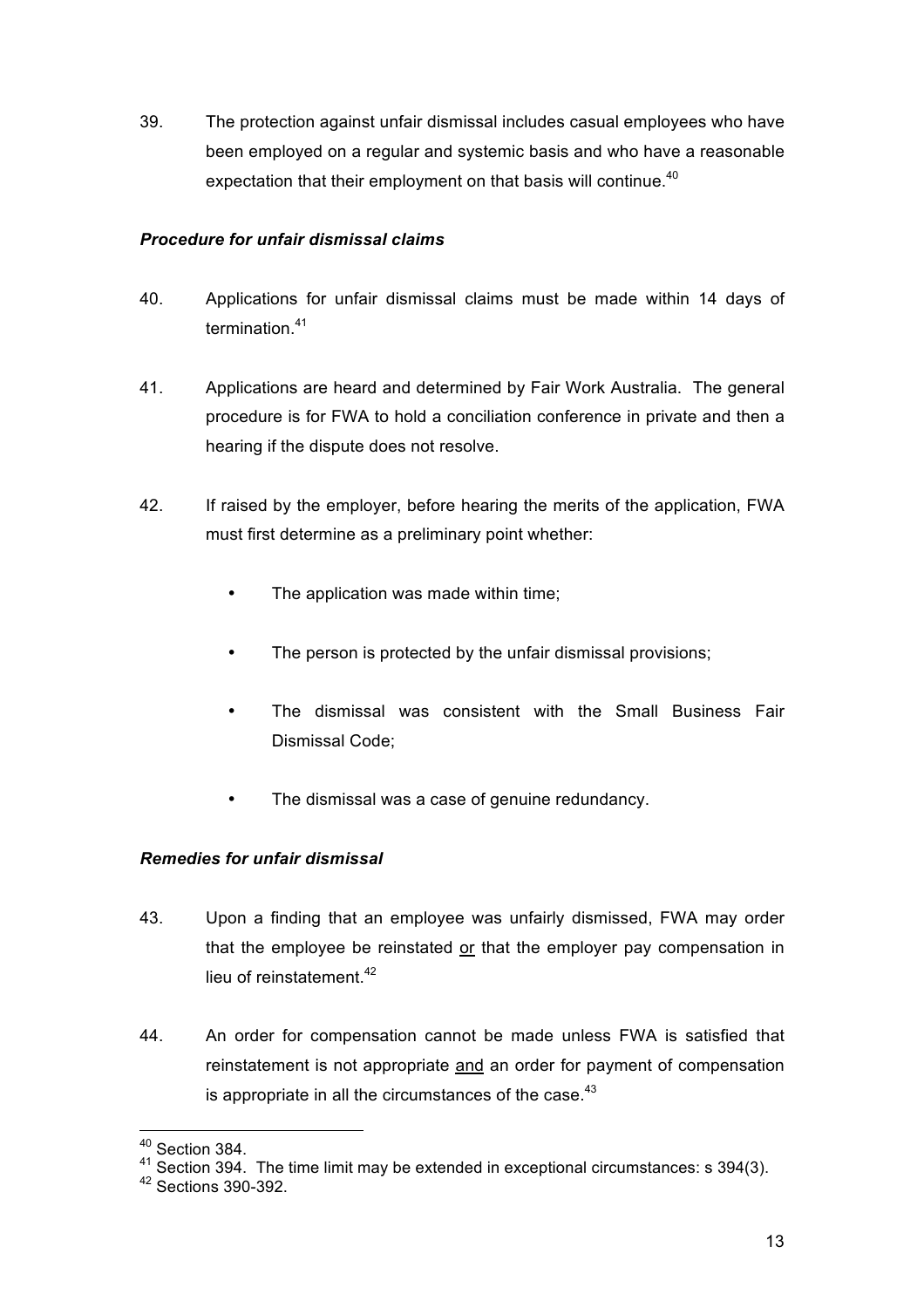- 45. The amount of compensation is capped at 6 months remuneration. It must not include a component by way of compensation for shock, distress or humiliation, or other analogous hurt, caused by the manner of the person's dismissal.
- 46. The factors relevant to assessing the appropriate amount of compensation is not limited, but includes:
	- the effect of the order on the viability of the employer's enterprise; and
	- the length of the person's service with the employer; and
	- the remuneration that the person would have received, or would have been likely to receive, if the person had not been dismissed; and
	- the efforts of the person (if any) to mitigate the loss suffered by the person because of the dismissal; and
	- the amount of any remuneration earned by the person from employment or other work during the period between the dismissal and the making of the order for compensation; and
	- the amount of any income reasonably likely to be so earned by the person during the period between the making of the order for compensation and the actual compensation; and
	- whether misconduct contributed to the decision to dismiss the employee.

43 Section 390.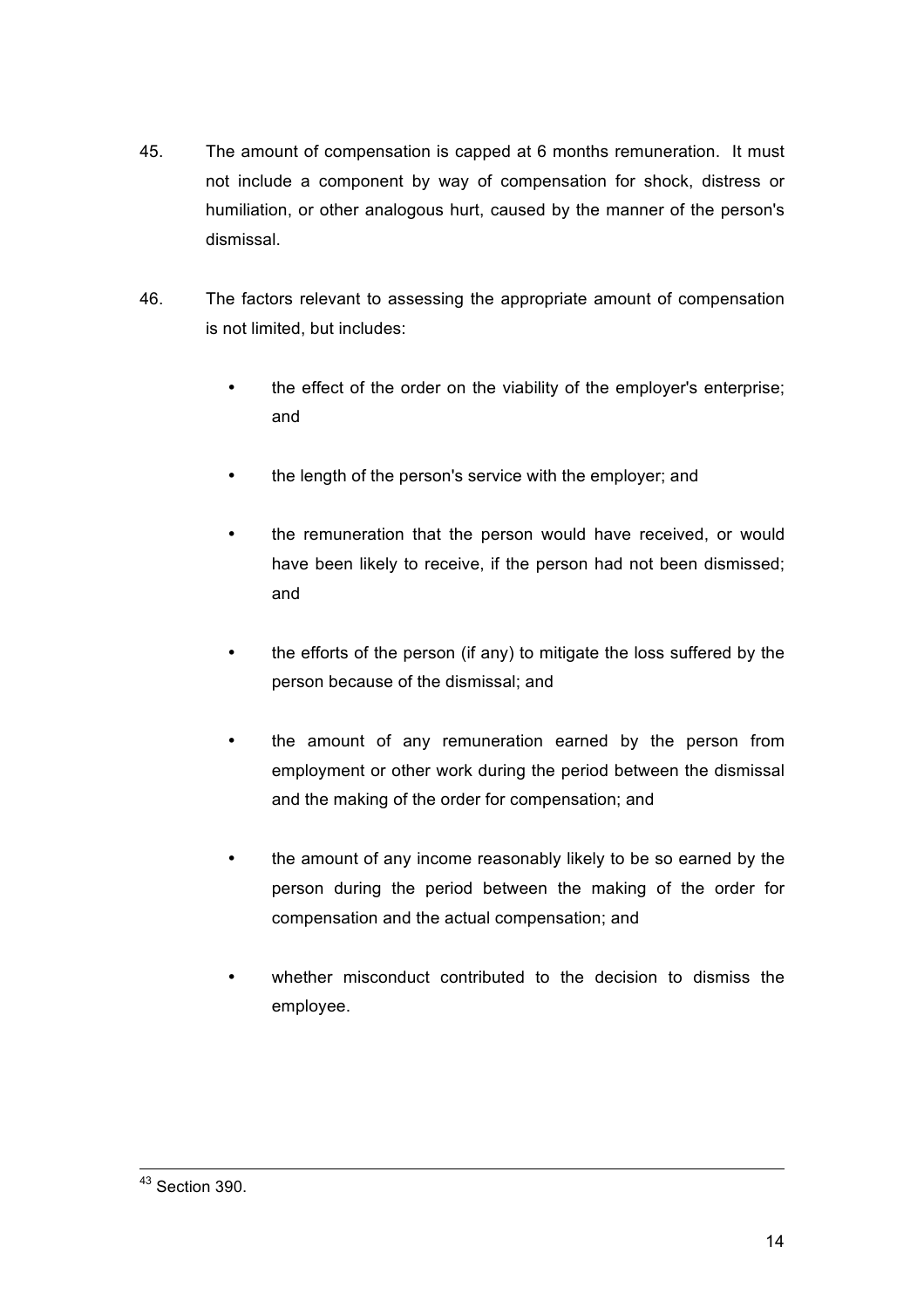## **GENERAL PROTECTIONS PROVISIONS AND UNLAWFUL TERMINATION**

### *What is protected*

- 47. The general protection provisions of the Fair Work Act are designed to protect employees exercising their workplace rights, engaging in lawful industrial action and involvement in industrial associations.
- 48. The Act prohibits the taking of adverse action against an employee because the employee has exercised a workplace right.<sup>44</sup>

## *What is a workplace right*

49. A workplace right is given broad meaning by section 341:

## *Meaning of workplace right*

- (1) A person has a workplace right if the person:
	- (a) is entitled to the benefit of, or has a role or responsibility under, a workplace law, workplace instrument or order made by an industrial body; or
	- (b) is able to initiate, or participate in, a process or proceedings under a workplace law or workplace instrument; or
	- (c) is able to make a complaint or inquiry:
		- (i) to a person or body having the capacity under a workplace law to seek compliance with that law or a workplace instrument; or
		- (ii) if the person is an employee--in relation to his or her employment.

44 Section 340.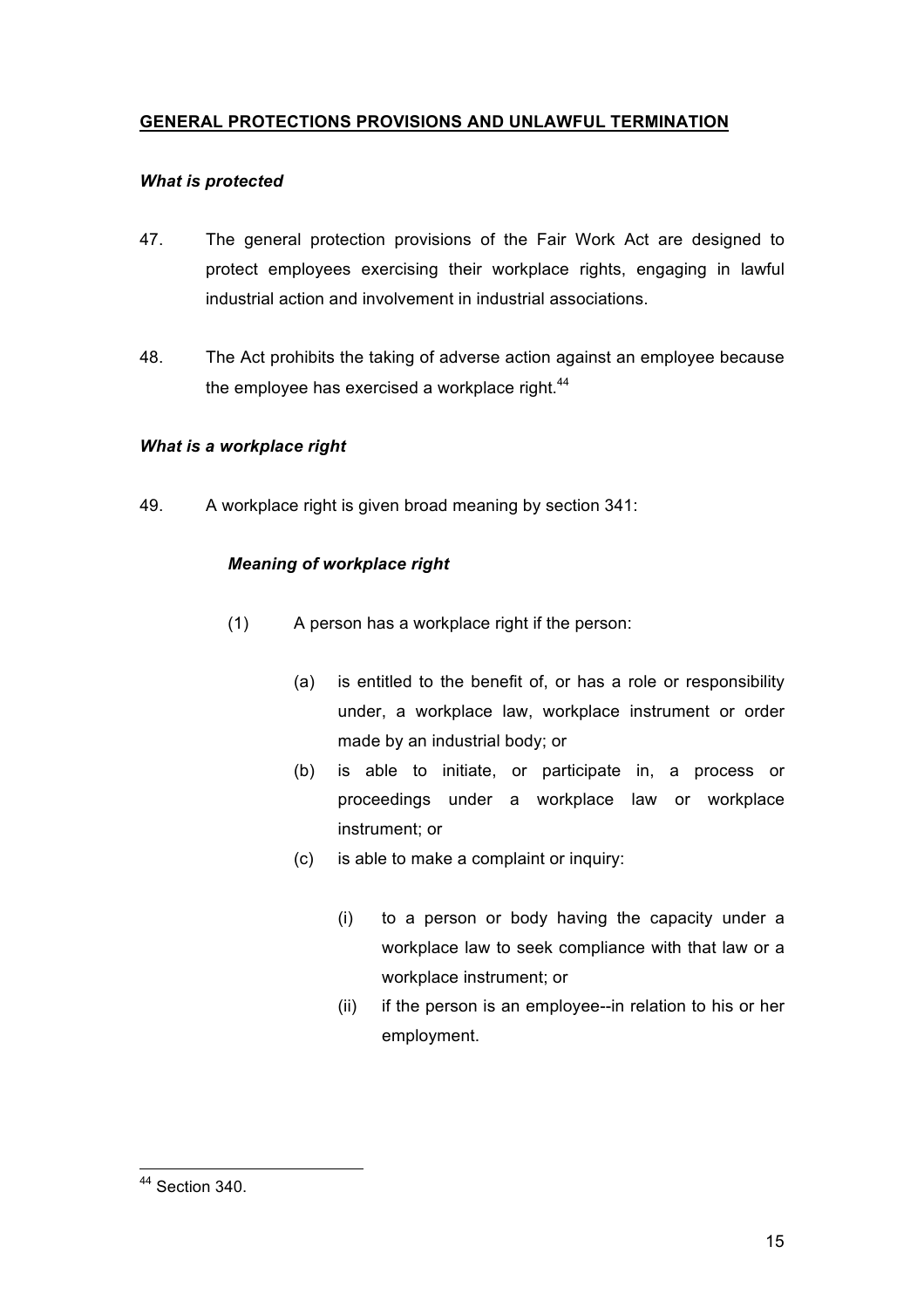## *Meaning of process or proceedings under a workplace law or workplace instrument*

- (2) Each of the following is a process or proceedings under a workplace law or workplace instrument:
	- (a) a conference conducted or hearing held by FWA;
	- (b) court proceedings under a workplace law or workplace instrument;
	- (c) protected industrial action;
	- (d) a protected action ballot;
	- (e) making, varying or terminating an enterprise agreement;
	- (f) appointing, or terminating the appointment of, a bargaining representative;
	- (g) making or terminating an individual flexibility arrangement under a modern award or enterprise agreement;
	- (h) agreeing to cash out paid annual leave or paid personal/carer's leave;
	- (i) making a request under Division 4 of Part 2-2 (which deals with requests for flexible working arrangements);
	- (j) dispute settlement for which provision is made by, or under, a workplace law or workplace instrument;
	- (k) any other process or proceedings under a workplace law or workplace instrument.
- 50. It has been observed<sup>45</sup> that a workplace right will probably be created where grievance, fair practice and disciplinary procedures are included in the contract of employment or apply to the employee.

45 Lucev FM, T, *Don't Come Monday: remedies in the federal courts for termination of employment*, 23 September 2010, p 7.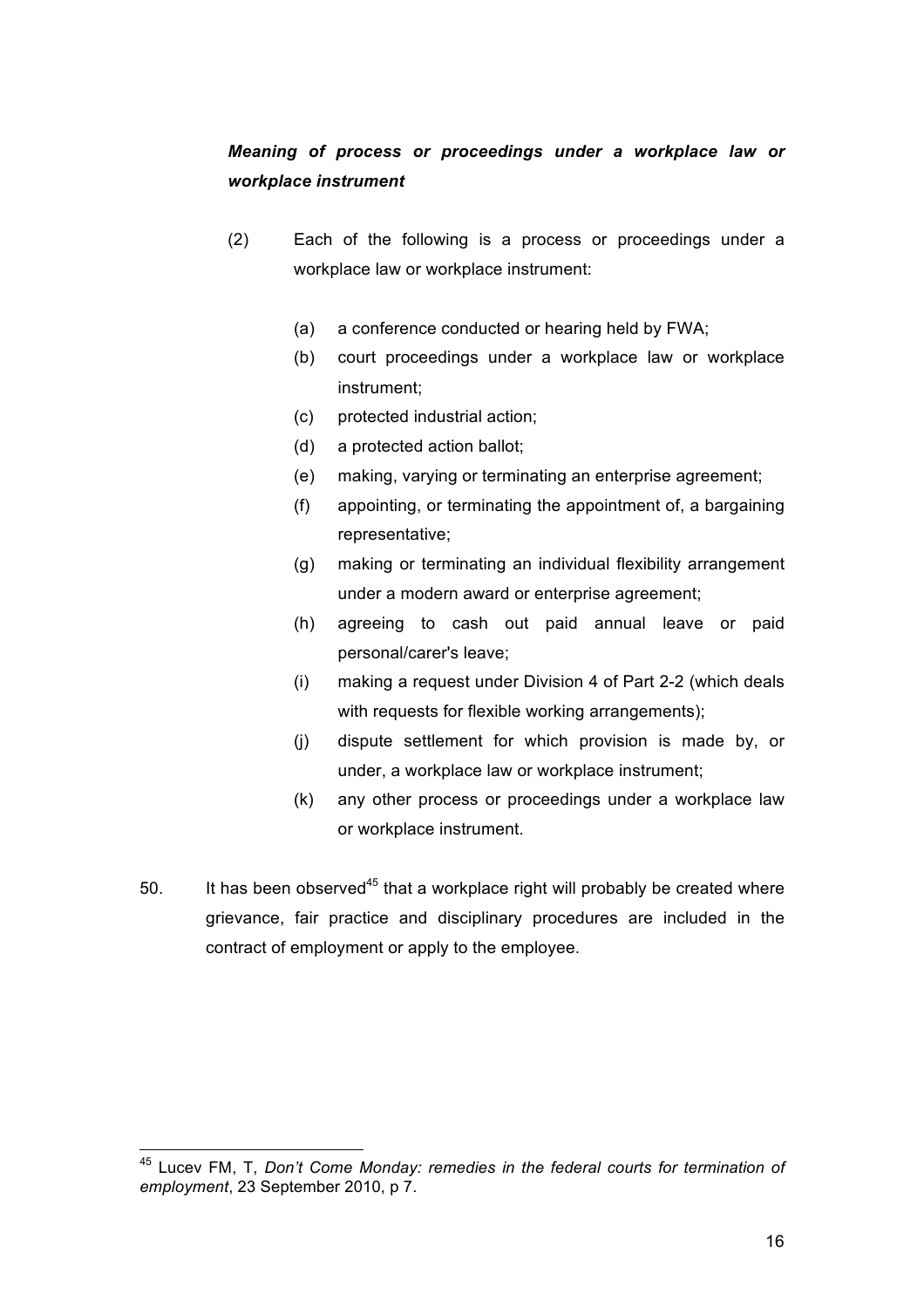## *What adverse action is prohibited*

- 51. Adverse action<sup>46</sup> that an employer is prohibited from taking includes:
	- Dismissing the employee
	- Injuring the employee in his or her employment;
	- Altering the position of the employee to the employee's prejudice;
	- Discriminating between the employee and other employees of the employer.
- 52. This paper is concerned with cases where the adverse action is the dismissal of the employee.
- 53. A contravention will be established where just one of the reasons for taking these forms of adverse action is exercise of a workplace right by an employee, no matter how small a part that particular reason may have played in the multitude of reasons.<sup>47</sup>

#### *What is unlawful termination*

- 54. An employer is prohibited from terminating an employee on certain grounds under s 772:
	- (1) An employer must not terminate an employee's employment for one or more of the following reasons, or for reasons including one or more of the following reasons:
		- (a) temporary absence from work because of illness or injury of a kind prescribed by the regulations;

<sup>&</sup>lt;sup>46</sup> For a full definition of adverse action, see s 342.

<sup>&</sup>lt;sup>47</sup> Section 360.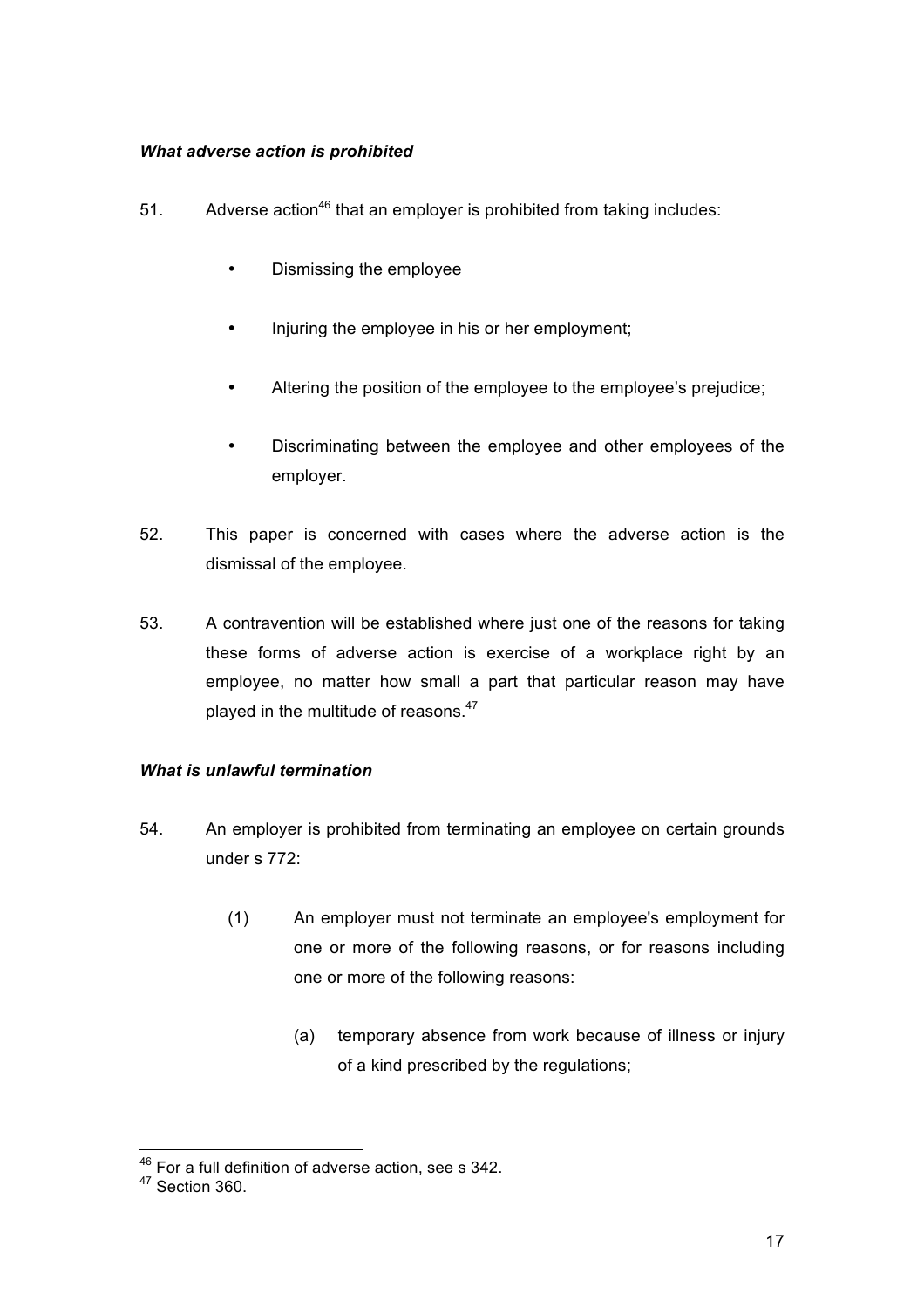- (b) trade union membership or participation in trade union activities outside working hours or, with the employer's consent, during working hours;
- (c) non-membership of a trade union;
- (d) seeking office as, or acting or having acted in the capacity of, a representative of employees;
- (e) the filing of a complaint, or the participation in proceedings, against an employer involving alleged violation of laws or regulations or recourse to competent administrative authorities;
- (f) race, colour, sex, sexual preference, age, physical or mental disability, marital status, family or carer's responsibilities, pregnancy, religion, political opinion, national extraction or social origin:
- (g) absence from work during maternity leave or other parental leave;
- (h) temporary absence from work for the purpose of engaging in a voluntary emergency management activity, where the absence is reasonable having regard to all the circumstances.
- 55. The wording of the section ("for reasons including one or more") means that a contravention will be established where just one of the reasons for termination is a prohibited reason, and no matter how small a part that particular reason played in the termination.

## *Reversal of the onus of proof*

56. Provided that the person making the claim has some factual underpinning to the allegation of unlawful termination or prohibited adverse action, then the onus is reversed.<sup>48</sup> In other words, the onus will be on the employer to prove that the reasons for the termination of the employee's employment was not, and did not include, any of the prohibited reasons set out in the section, and the reasons for taking adverse action did not include the fact that the employee had exercised a workplace right.

48 Sections 361 and 783.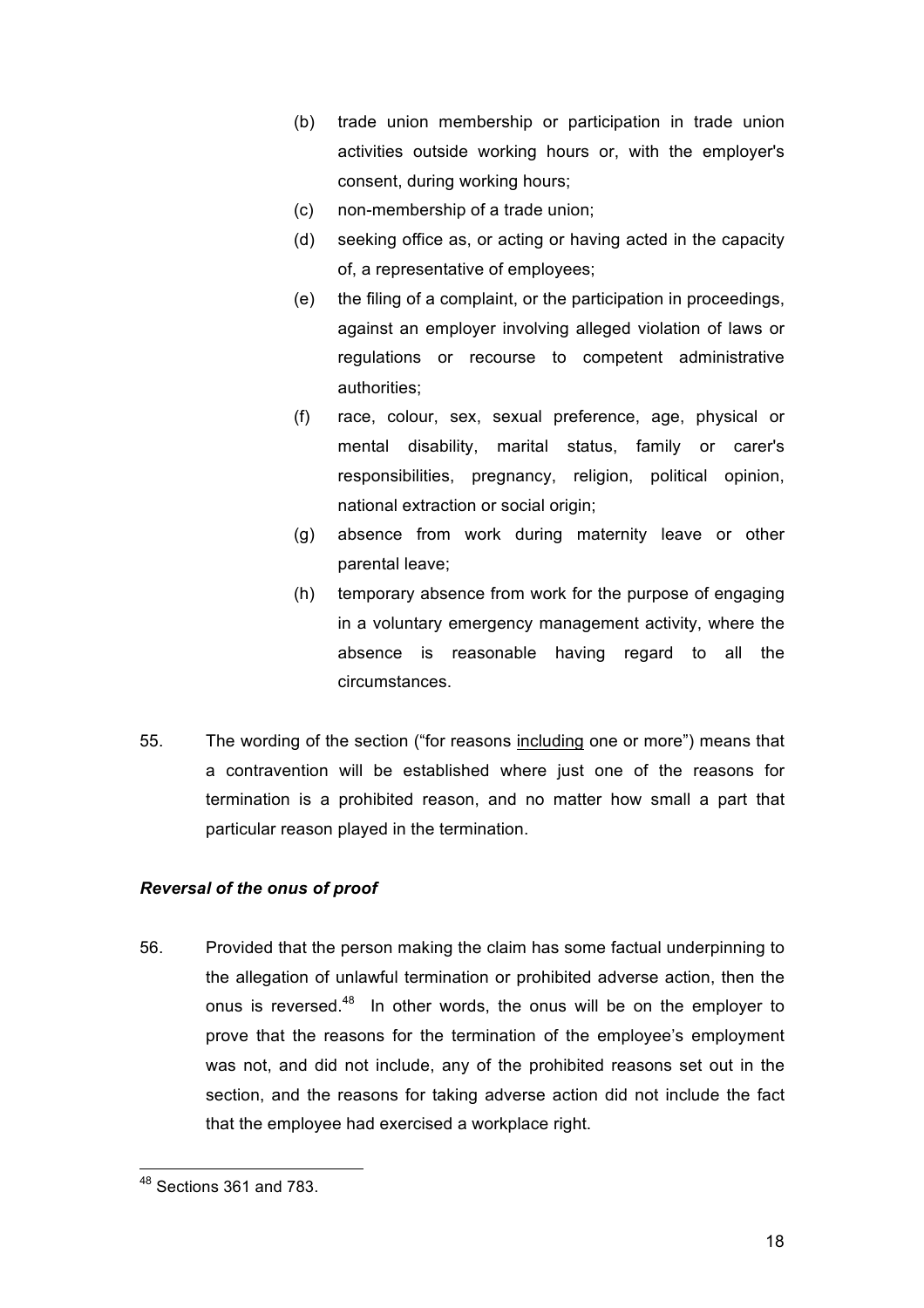#### *Procedure for bringing claims*

- 57. Applications must be made to Fair Work Australia<sup>49</sup> within 60 days after the date of termination.<sup>50</sup>
- 58. The parties must attend a conciliation conference with FWA, which is conducted in private.<sup>51</sup>
- 59. FWA may express an opinion about the dispute, and it must advise the parties if it forms the view that proceedings do not have reasonable prospects of success. $52$
- 60. This is a form of compulsory pre-litigation alternative dispute resolution. FWA does not have power to determine cases of unlawful termination or where the adverse action is the dismissal of the employee. If the parties fail to resolve the dispute after reasonable attempts, FWA must issue a certificate to that effect.<sup>53</sup> Proceedings can then be commenced in either the Federal Court or Federal Magistrates Court, within 14 days.<sup>54</sup> The courts do not have jurisdiction unless a certificate is issued or the proceedings include an application for an interim injunction.<sup>55</sup>

#### *Remedies for unlawful termination and adverse action*

61. The Federal Court and the Federal Magistrates Court have broad powers to "*make any order the court considers appropriate if the court is satisfied that a person has contravened, or proposes to contravene*," the unlawful termination and adverse action provisions of the Act.<sup>56</sup> The remedial orders include, without limitation:

49 Sections 365 and 773.

<sup>50</sup> Sections 366 and 774.

 $51$  Section 368.

 $52$  Sections 370 and 778.<br> $53$  Sections 369 and 777.

 $54$  Sections 371 and 779.

<sup>55</sup> Sections 371 and 779; *Rentuza v Westside Auto Wholesale* [2009] FMCA 1022; *Reeve* 

<sup>&</sup>lt;sup>56</sup> Section 545. To power relates to civil remedy provisions of the Act. The jurisdiction of eligible State and Territory courts is limited to ordering payment where a failure to pay an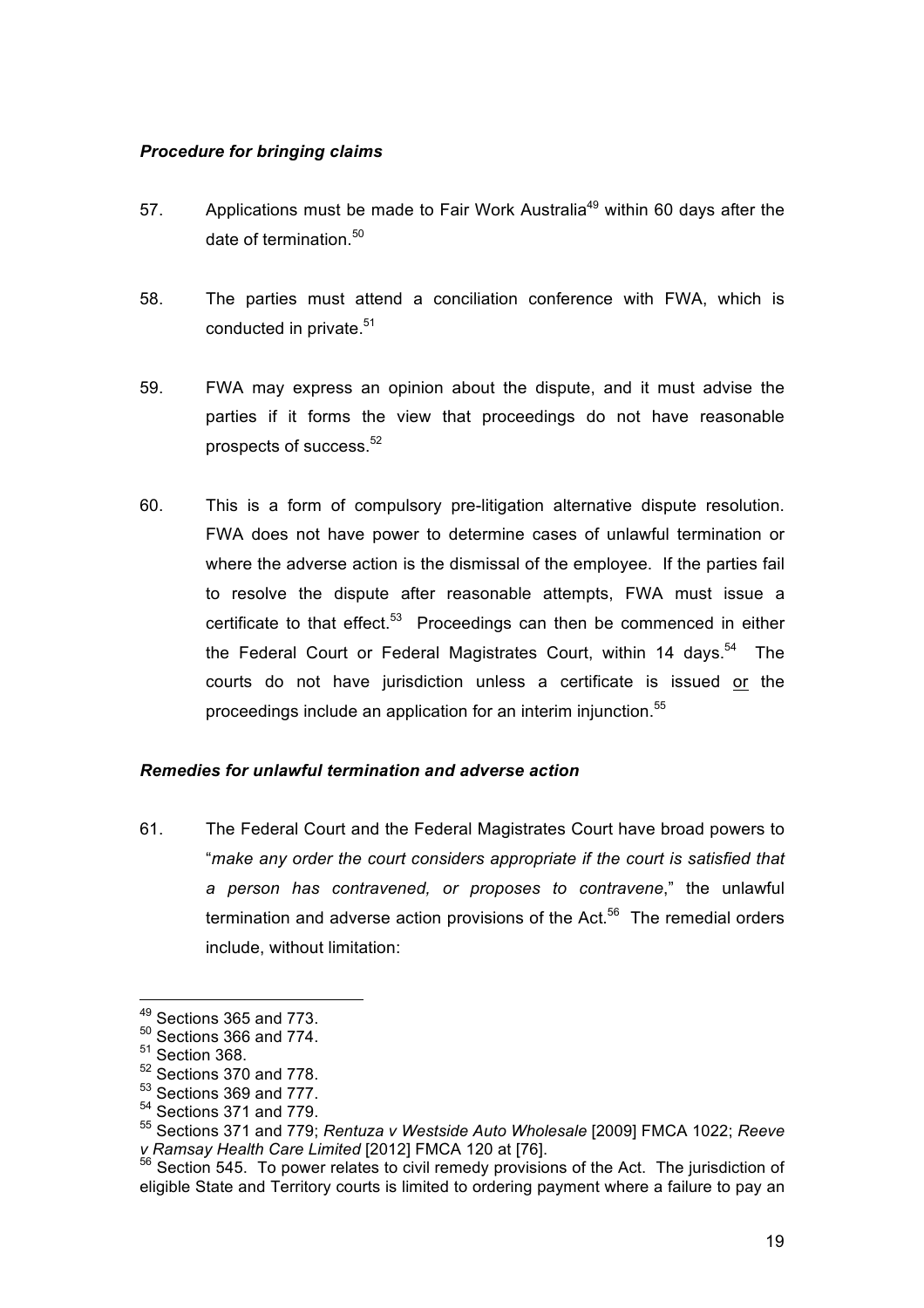- an order granting an injunction, or interim injunction, to prevent, stop or remedy the effects of a contravention;
- an order awarding compensation for loss that a person has suffered because of the contravention;
- an order for reinstatement of a person.<sup>57</sup>
- 62. The legislation provides that a court may make these orders on its own initiative, during proceedings *or* on application.<sup>58</sup> Presumably this means a court may make an order in proceedings where no application for such is made but the evidence has established a contravention.

## *Interim injunctions*

- 63. The courts may grant interim injunctions including restraining an employer from taking adverse action such as dismissing an employee. $59$
- 64. The problem whether an interim order reinstating an employee would revive the employment relationship and mean it was still in existence even if the employee was ultimately unsuccessful in obtaining final relief may be circumvented by including an order that, if final relief is not granted, the employment relationship ceases forthwith.<sup>60</sup>

## *Compensation*

65. There is no cap on the amount of a compensation award, unlike the sixmonth remuneration cap under the Workplace Relations Act.

 $\overline{a}$ 

amount required to be paid under a fair work instrument has contravened a civil remedy provision: s  $545(3)-(3A)$ .<br> $57$  Section 545.

 $58$  Section 545(4).

 $59$  The usual considerations apply, and they are a topic for a separate paper. But for example, *McCulloch v Preshil, The Margaret Lyttle Memorial School* [2011] FCA 1218; *Jones v Queensland Tertiary Admissions Centre Ltd* [2009] FCA 1382. <sup>60</sup> *AMIEU v G & K O'Connor Pty Ltd* (2000) 100 IR 383.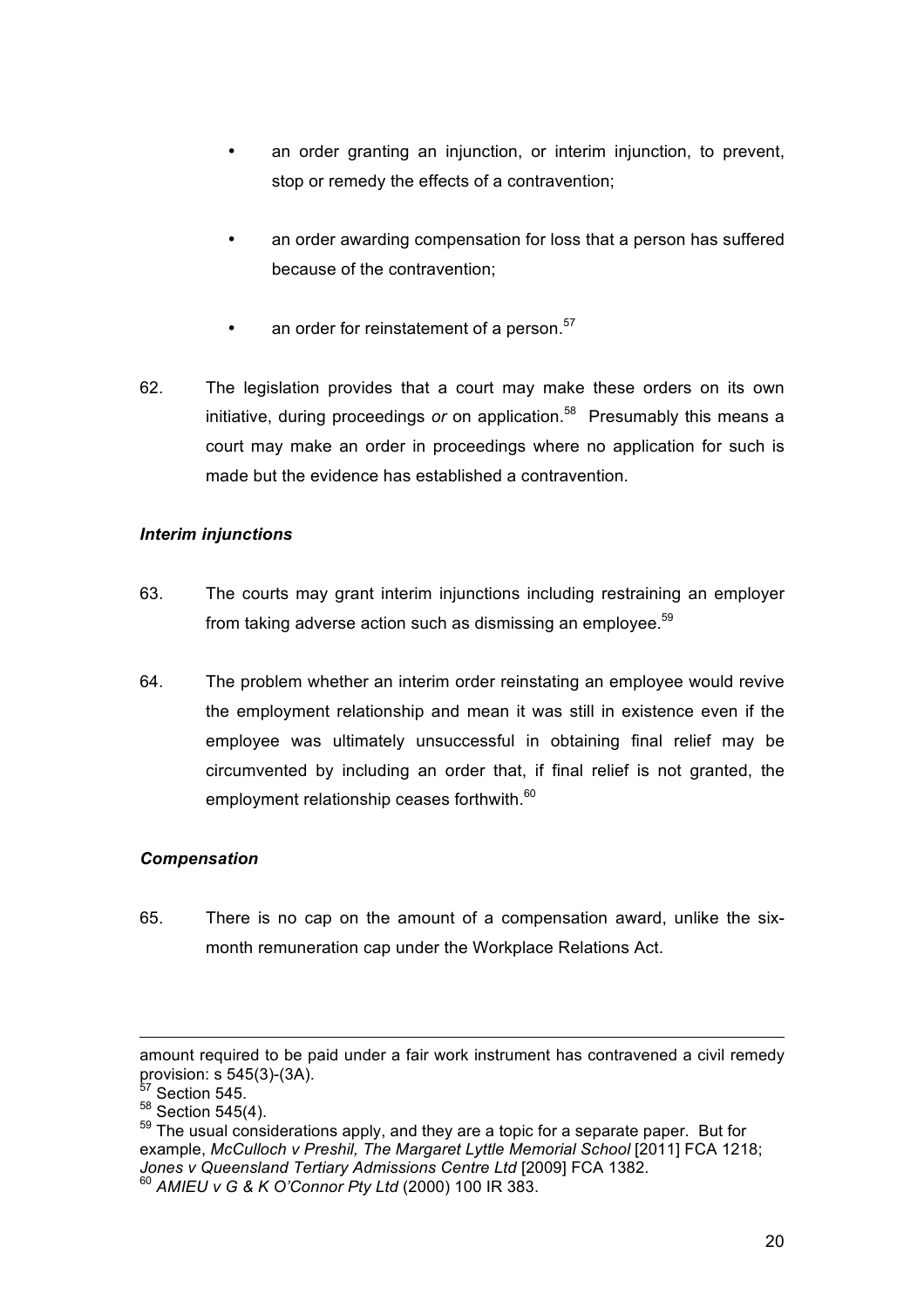- 66. *Non-economic loss.* Some recent decisions have read into the power "*to make any order the court considers appropriate*" to include powers to order compensation for non-economic loss. The removal of the cap on the amount of compensation and the broad wording of the power has meant compensation has been awarded under the heads of shock, distress and humiliation $61$
- 67. This approach is yet to be tested on appeal. The preferred view is that the current balance of authority requires that the person seeking compensation prove his or her actual loss.
- 68. *Compensable loss.* The following principles for assessing appropriate amounts of compensation have emerged in recent decisions:
	- No compensation was awarded for an employee who had been suspended on full pay and alleged (successfully on appeal) adverse action for a proscribed reason, but had failed to establish that he had suffered any compensable loss:<sup>62</sup>
	- An employee who was demoted to a lower pay grade and ultimately dismissed because of a complaint she had made to the Fair Work Ombudsman was awarded \$2,207 economic loss being the difference between the two pay rates:<sup>63</sup>
	- An employee was not allocated shifts after he refused to sign an individual flexibility agreement. He was awarded \$7,146 to compensate for lost wages;<sup>64</sup>

<sup>61</sup> *Australian Licenced Aircraft Engineers Association v International Aviations Service Assistance Pty Ltd* (2011) 193 FCR 526; (2011) 205 IR 392; [2011] FCA 333 at [449]- [450] (\$7,500 awarded under this head). Cited with approval in *TWU v No Fuss Liquid Waste Pty Limited* [2011] FCA 982 at [23] (although no award for such loss was made)**.**  See also comments in *Ucchino v Acorp Pty Limited* [2012] FMCA 9 at [78], though no sum awarded.

<sup>62</sup> *Barclay v The Board of Bendigo Regional Institute of Technical and Further Education* [2010] FCA 284 at [56]-[57]; on appeal *Barclay v The Board of Bendigo Regional Institute* 

<sup>&</sup>lt;sup>63</sup> Fair Work Ombudsman v Wongtas Pty Ltd (No 2) [2012] FCA 30 at [36], [46].

<sup>64</sup> *Fair Work Ombudsman v Australian Shooting Academy Pty Ltd* [2011] FCA 1064.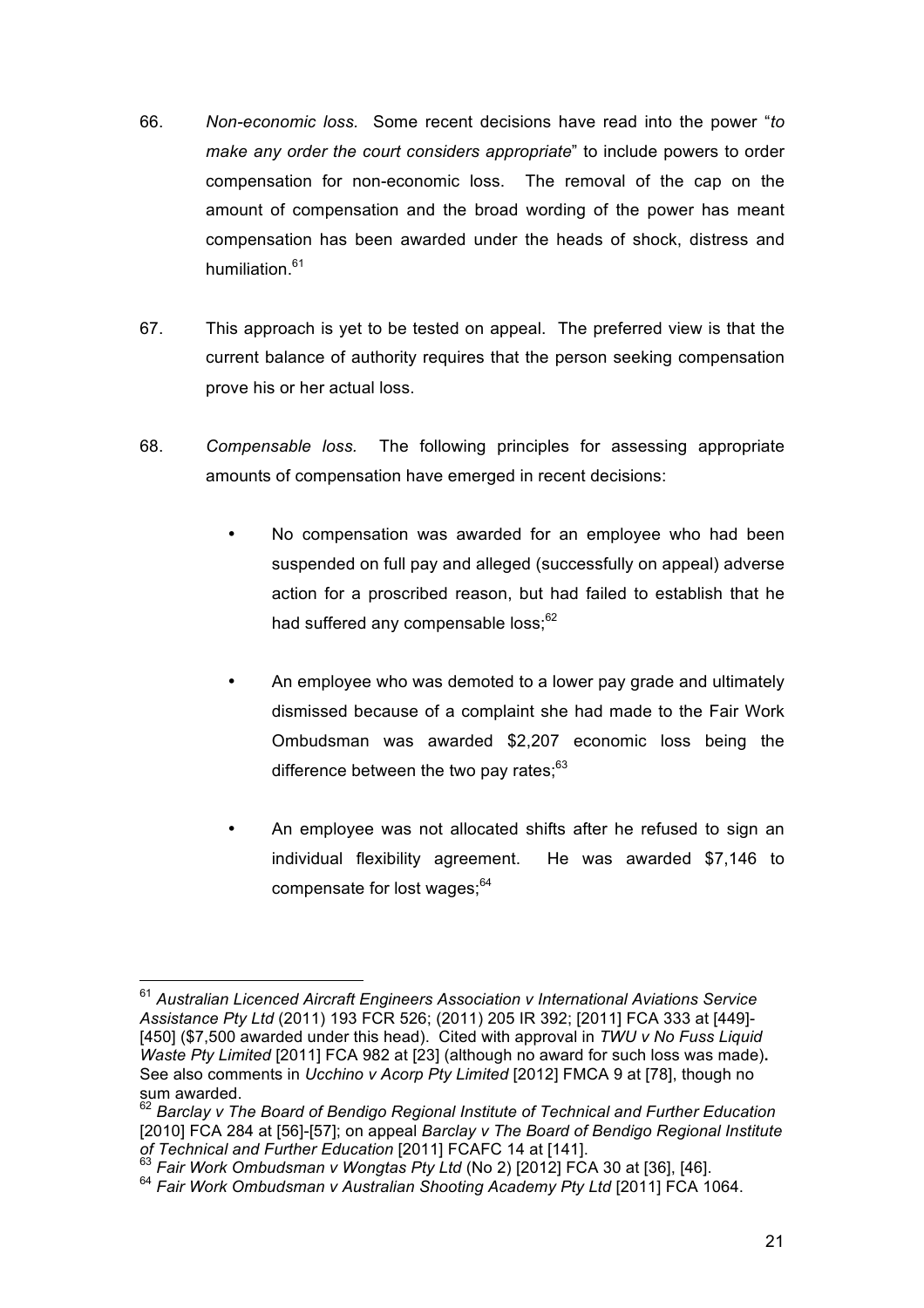- An employee moved from full time to casual and later dismissed due to her pregnancy received an award of less than \$9,000 for lost remuneration. In assessing loss suffered, regard was had to the facts which indicated that she was unlikely to return to work at the end of the maternity period;<sup>65</sup>
- "*In accordance with usual principle, an order awarding compensation must be assessed on the basis that an applicant establishes loss that a person has suffered because of the contravention and that this requires an appropriate causal connection between the contravention and the loss claimed*." The court awarded 18 months' wages (about \$82,000) being the time between the dismissal and the trial, during which the employee had not found other work, in circumstances where it was established that if the prohibited adverse action had not been taken the employee would have remained in the position. The court also awarded expenses of relocating to Indonesia as, due to losing his job, the employee had also lost his visa.<sup>66</sup>
- The principles of the assessment of damages in tort and contract do not necessarily apply to the task under the statute of assessing the amount of compensation that is appropriate. It has also been said that "*the discretionary nature of the remedy does not necessarily require the applicant to be fully compensated for all losses*".67
- In a decision handed down earlier this year, compensation was assessed by measuring the loss suffered by the employee by reference to predicting how long the employee would likely have continued in the position had the employer not taken unlawful action by terminating her due to temporary absence due to illness.

<sup>&</sup>lt;sup>65</sup> Ucchino v Acorp Pty Limited [2012] FMCA 9.<br><sup>66</sup> Australian Licenced Aircraft Engineers Association v International Aviations Service *Assistance Pty Ltd* (2011) 193 FCR 526; (2011) 205 IR 392; [2011] FCA 333 at [423], [431]-[434]. The court assessed the employee's economic loss on this basis and made an award accordingly. In addition, the court went on to award compensation for noneconomic loss: see above, n 61.

<sup>67</sup> *Kavassilas v Migration Training Australia Pty Ltd* [2012] FMCA 22 at [87].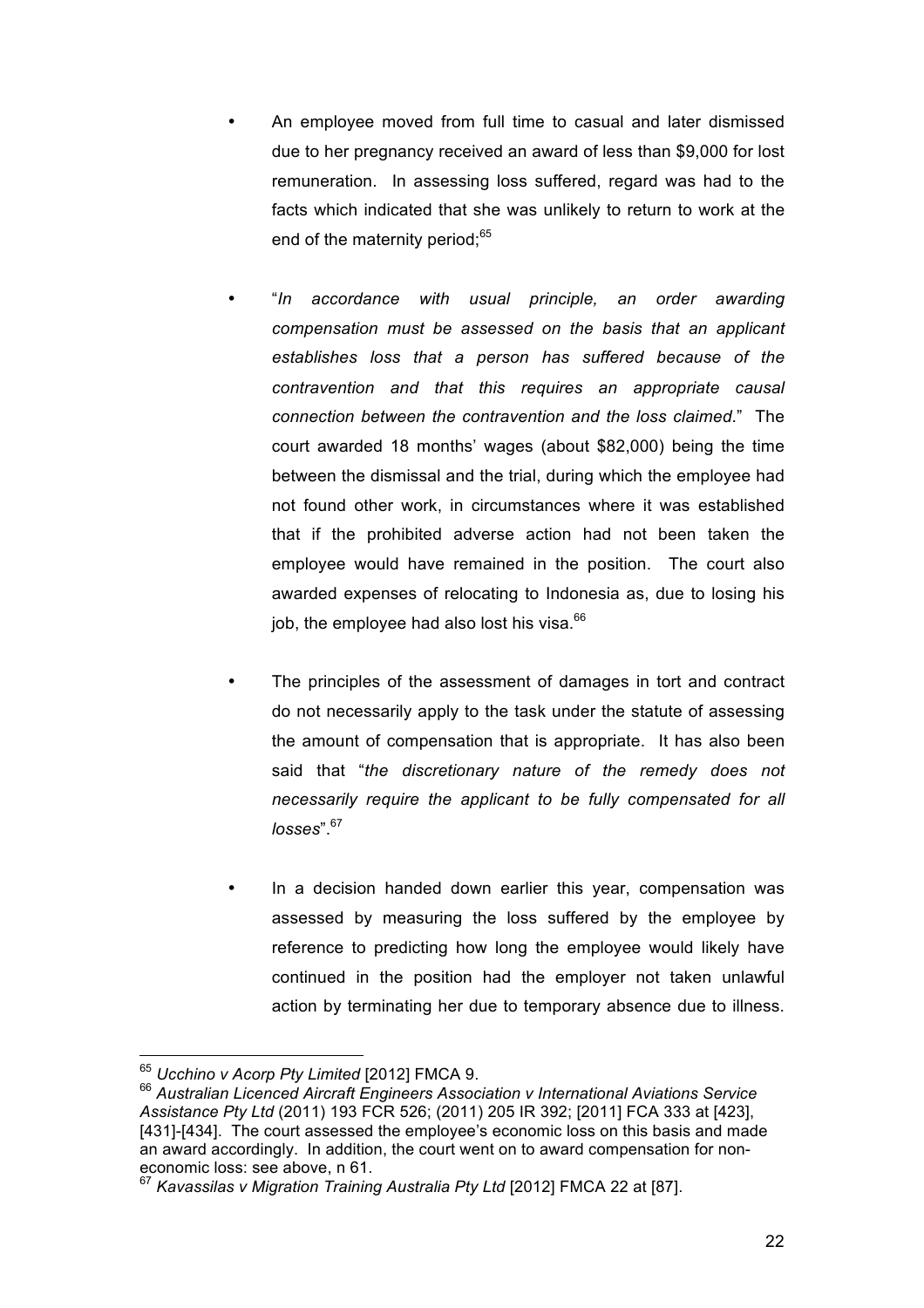The employee had found a new job interstate. A "fair and appropriate" amount was arrived at by awarding the full amount of her remuneration with a discount of 20% for contingencies. $68$  As it had not been established that reallocating to another state was necessary to obtain other employment, no award was made to compensate for the expenses of moving interstate for the new job.<sup>69</sup>

- *Mitigation.* An employee has a duty to mitigate his or her loss which is to be taken into account when assessing the appropriate amount of an award of compensation under the Act. $70$
- *Agreed orders*. It is a matter for the court to determine, on evidence, the loss that has in fact been suffered by a person. Agreed facts may disclose a sufficient factual foundation establishing loss and for an order to be made. In at least one Federal Court case the judge refused to make the order by consent where the parties mutually agreed to an amount as an appropriate an award of compensation. $71$
- In the same case, the judge also refused to make an order by consent banning the managing director whose actions had contravened the Act from being a director of the employer company for a five year period, or accepting an undertaking proffered by that managing director that he would not to be involved in the management of staff for a five year period. It was held that the wide remedial powers under the provision to "*make any order the court considers appropriate*" does not confer a power to disqualify a person from being a company director or to exact any undertaking from a person not to be involved in the management of staff. $^{72}$

<sup>&</sup>lt;sup>68</sup> *Kavassilas v Migration Training Australia Pty Ltd* [2012] FMCA 22 at [7].<br><sup>69</sup> *Kavassilas v Migration Training Australia Pty Ltd* [2012] FMCA 22 at [93]-[94].<br><sup>70</sup> *Ramos v Good Samaritan Industries (No.2)* [2011] F

<sup>&</sup>lt;sup>71</sup> TWU v No Fuss Liquid Waste Pty Limited [ 2011] FCA 982 at [41]-[42] per Flick J.

<sup>72</sup> *TWU v No Fuss Liquid Waste Pty Limited* [ 2011] FCA 982 at [47] and [51] per Flick J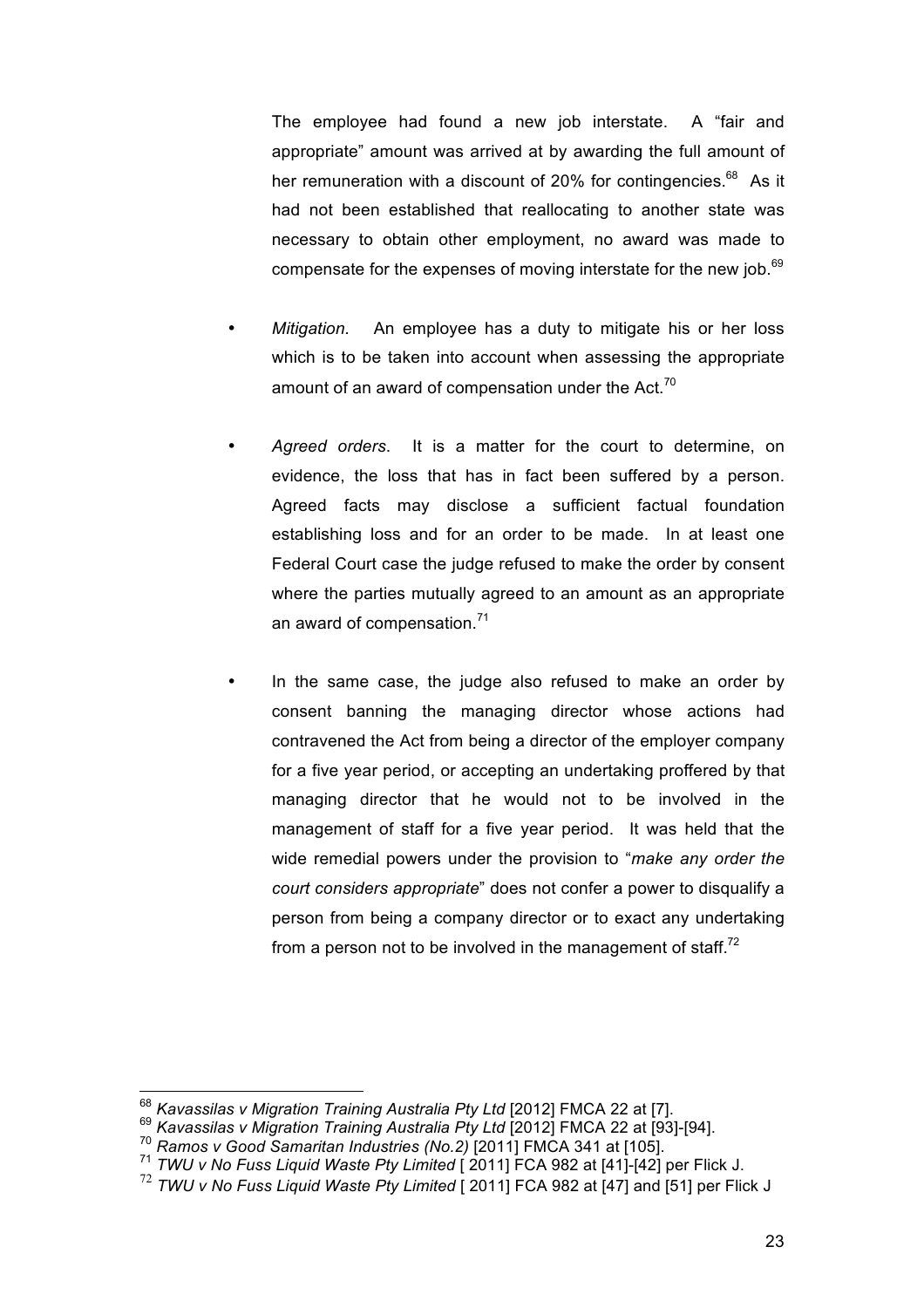#### *Reinstatement*

69. If the employer is opposed to reinstatement it must establish (with evidence) that the remedy is undesirable, unworkable or otherwise inappropriate.<sup>73</sup>

## *Pecuniary penalties under the Fair Work Act*

- 70. In addition to the above, a fine may be imposed for contravening the adverse action and unlawful termination provisions.<sup>74</sup>
- 71. The maximum penalty for each contravention is currently \$6,600 for individuals and \$33,000 for corporations.75
- 72. Penalties can be ordered payable to the Commonwealth, an organisation or individual<sup>76</sup>, and it has been held that the usual order should be for payment to the person applying for the penalty.<sup>77</sup>
- 73. The penalty may be imposed against the employer and/or a person (for example, an officer or employee) who has contravened the provisions. The Act provides that:
	- (1) A person who is involved in a contravention of a civil remedy provision is taken to have contravened that provision.
	- (2) A person is *involved in* a contravention of a civil remedy provision if, and only if, the person:
		- (a) has aided, abetted, counselled or procured the contravention; or
		- (b) has induced the contravention, whether by threats or

73 See *Stephens v Australian Postal Corporation* [2011] FMCA 448 at [116] where no evidence adduced from the employer that reinstatement would be unachievable.  $74$  Section 546. There is a rule against civil double jeopardy: s 556.

 $^{75}$  Section 539.<br> $^{76}$  Section 546(3).

<sup>&</sup>lt;sup>77</sup> Schanka v Employment National (Administration) Pty Ltd (2001) 114 FCR 379; 110 IR 97; FCA 1623 at [78].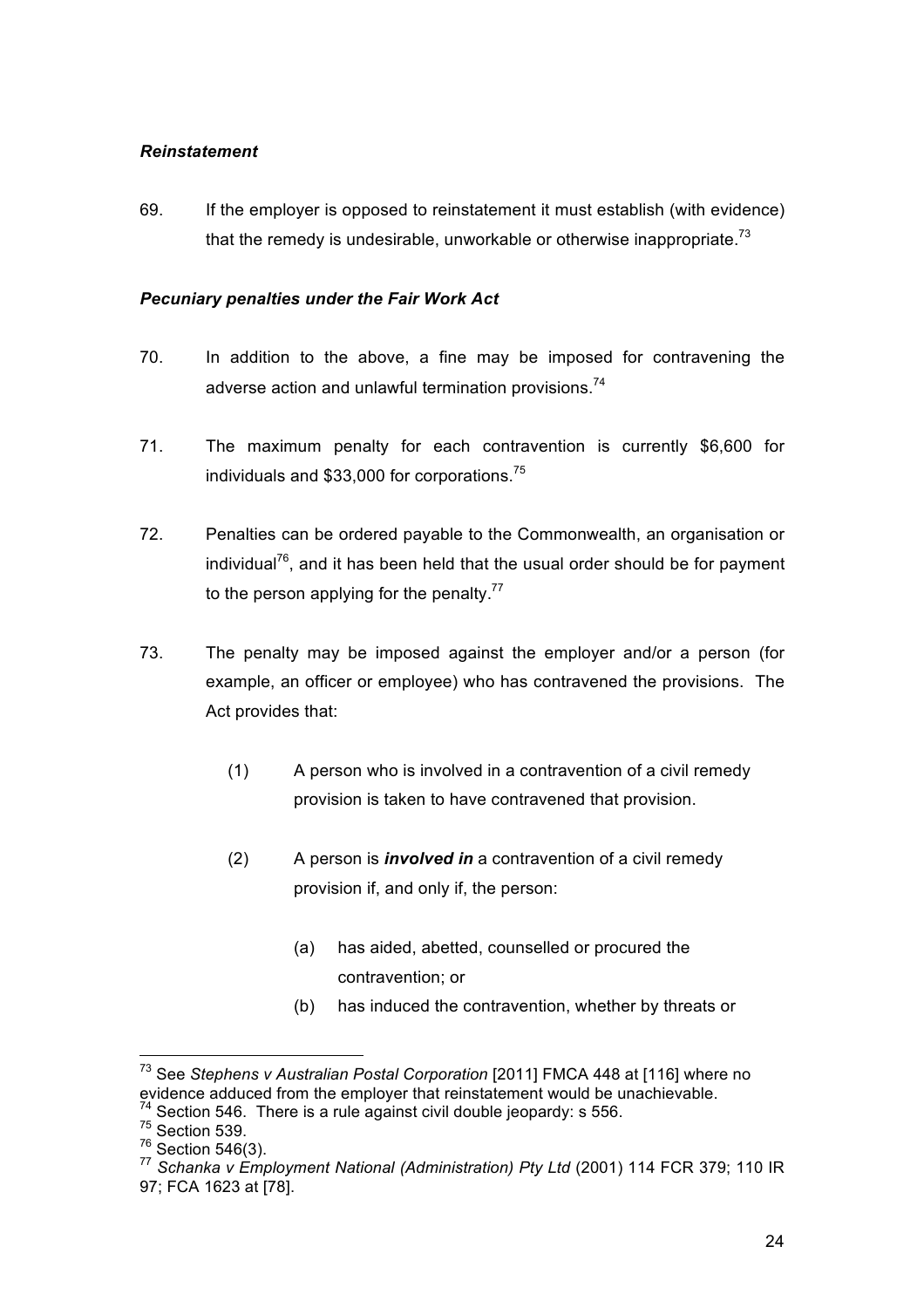promises or otherwise; or

- (c) has been in any way, by act or omission, directly or indirectly, knowingly concerned in or party to the contravention; or
- (d) has conspired with others to effect the contravention.<sup>78</sup>

#### *Procedure for hearing on penalty*

74. Penalty hearings are generally conducted separately to liability hearings, with directions for affidavits to give any submissions on the penalty hearing evidentiary basis.<sup>79</sup>

#### *Considerations when imposing penalty*

- 75. The power to impose a penalty is discretionary. A penalty will not be warranted in every contravention. Matters relevant in exercising the discretion to impose a pecuniary penalty and set an appropriate amount include:
	- the circumstances in which the relevant conduct took place, including whether it was undertaken in deliberate defiance or disregard of the Act;
	- whether the respondent has previously been found to have engaged in conduct in contravention of the particular part of the Act in question;
	- whether more than one contravention of the particular part of the Act is involved, and whether the contraventions are properly seen as distinct or arising out of the one course of conduct;
	- the consequences of the conduct found to be in contravention of the particular part of the Act;

78 Section 550.

<sup>79</sup> *Barclay v The Board of Bendigo Regional Institute of Technical and Further Education* [2011] FCAFC 14 at [80]-[81].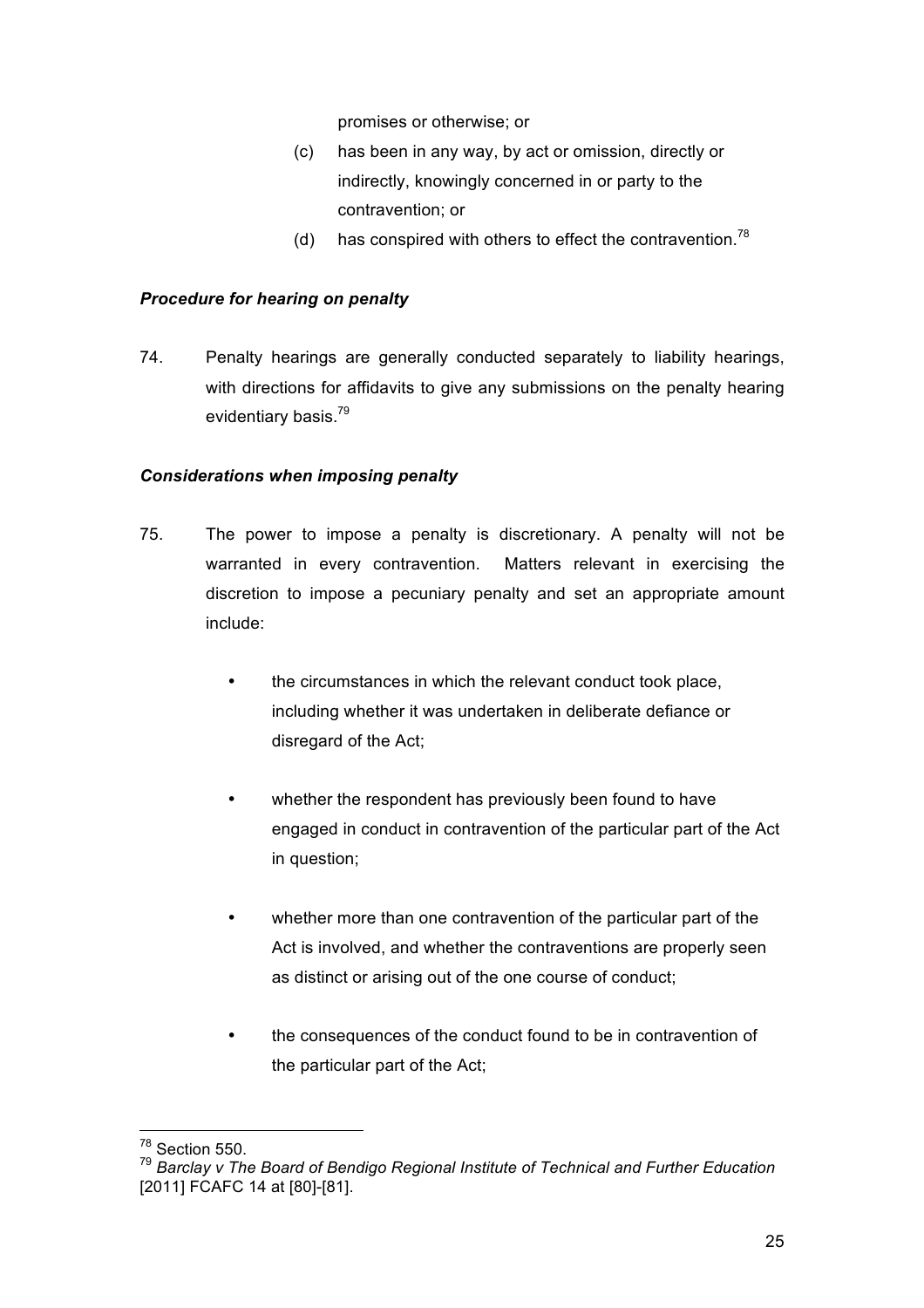- the need, in the circumstances, for the protection of industrial freedom of association; and
- the need for deterrents both specific and general. $80$
- 76. *Examples of penalties.* Some recent cases include:
	- Where an employee of 18 years was dismissed for temporary absence from work due to illness or injury, a penalty of \$7,500 was imposed on the employer:<sup>81</sup>
	- The employer was ordered to pay a penalty of \$25,000 and the managing director \$5,000 for taking adverse action in the form of not rostering an employee who had refused to sign an individual flexibility agreement; $82$
	- A \$5,000 penalty was imposed on an employer for moving a woman from full time to casual and later dismissing her on the ground of pregnancy;<sup>83</sup>
	- Australia Post was ordered to pay a penalty of \$25,000 where it had dismissed an employee for reasons including he had made a workers compensation claim:<sup>84</sup>
	- A \$10,000 penalty was imposed for taking adverse action by dismissing an employee for reasons including that the employee had sought union representation, demanded overtime pay, and made complaints and inquiries about his employment;<sup>85</sup>

<sup>80</sup> *Rojas v Esselte Australia Pty Limited (No 2)* [2008] FCA 1585.

<sup>81</sup> *Stevenson v Murdoch Community Services Inc* [2010] FCA 648 at [112] (contravention and penalty under the Workplace Relations Act).

<sup>&</sup>lt;sup>82</sup> Fair Work Ombudsman v Australian Shooting Academy Pty Ltd [2011] FCA 1064.<br><sup>83</sup> Ucchino v Acorp Pty Limited [2012] FMCA 9.

<sup>84</sup> *Stephens v Australian Postal Corporation (No.3)* [2011] FMCA 999.<br><sup>85</sup> *Australian Licensed Aircraft Engineers Association v International Aviation Service* <sup>85</sup> *Assistance Pty Ltd (No 2)* [2011] FCA 394.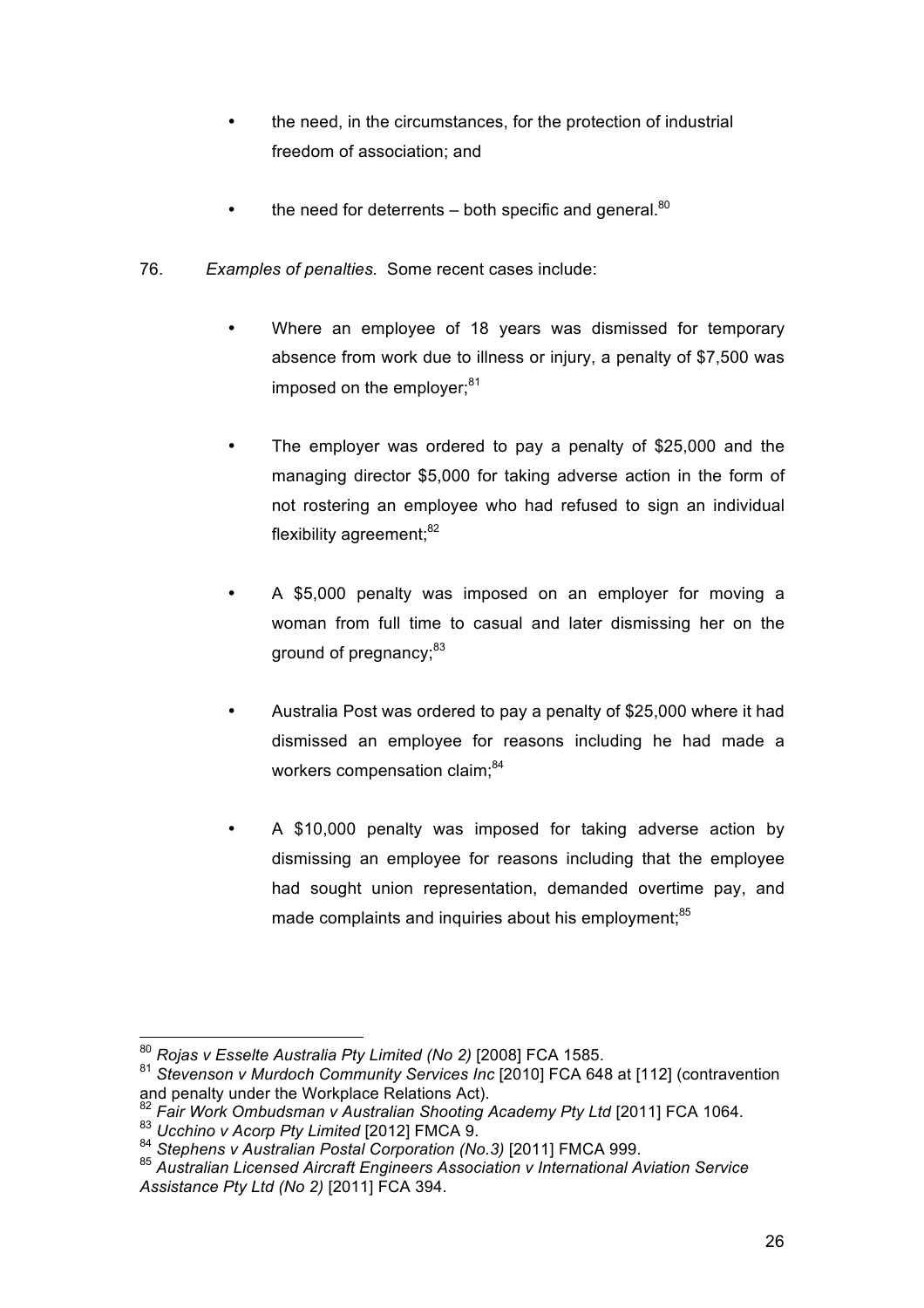• In a case where four workers were dismissed for taking industrial action and engaging a union, the employer was ordered to pay \$10,000 and its director and manager \$2,250.86

## **COSTS IN FAIR WORK ACT PROCEEDINGS**

- 77. Generally, in proceedings under the Fair Work Act parties are left to bear their own costs. Section 570 limits the circumstances in which there is a power to order costs against a party to instances where it can be shown that a party has instituted the proceedings vexatiously or without reasonable cause, or an unreasonable act or omission of one party has caused the other party to incur the costs. $87$
- 78. The limitation applies to proceedings in any court exercising jurisdiction under the Act, including proceedings involving the exercise of another jurisdiction. The Full Court of the Federal Court in *Goldman Sachs JBWere Services Pty Limited v Nikolich* held that where proceedings on a claim arising under the Workplace Relations Act 1996 were accompanied by claims arising in contract, the no-cost provision of that Act applied to the entire proceedings.<sup>88</sup>
- 79. For example, the Fair Work Act costs limitations would apply to the entire proceedings in a case in the Federal Court for misrepresentation and breach of contract where there is also a claim under the Act, for instance for payment of a small amount of unpaid wages.
- 80. Despite the no costs rule, an order for costs may be made against a legal practitioner where it should have been apparent an application had no reasonable prosects of success or where there has been an unreasonable

<sup>&</sup>lt;sup>86</sup> *TWU v No Fuss Liquid Waste Pty Limited* [2011] FCA 982.<br><sup>87</sup> Query whether rejecting a reasonable settlement offer can be an "unreasonable act or omission" to enliven the costs power: *McDonald v Parnell Laboratories (Aust) (No 2)* [2007] FCA 2086; (2007) 164 FCR 591.

<sup>&</sup>lt;sup>88</sup> Goldman Sachs JBWere Services Pty Limited v Nikolich [2007] FCAFC 120; 163 FCR 62 at [81]-[96], [164]-[167], [372]-[384]. The application of the no-costs provision in that case contained in s 824 of the Workplace Relations Act 1996 (repealed) "*to a proceeding (including an appeal) in a matter arising under*" the Act. Section 570 of the Fair Work Act 2009 applies "*to proceedings (including an appeal) in a court (including a court of a State or Territory) exercising jurisdiction under*" the Act.